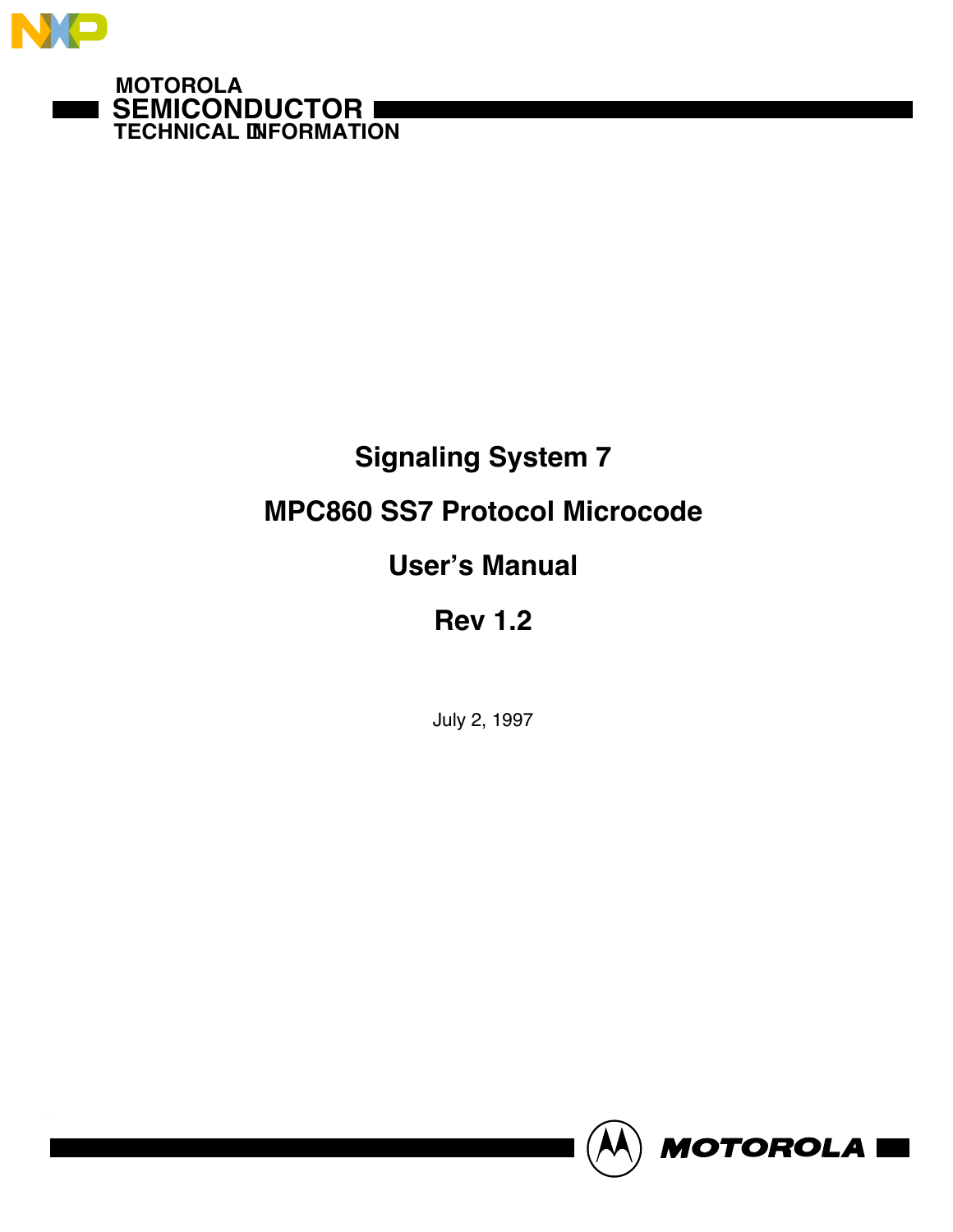

# **Signaling System 7**

| 1              | <b>SS7 Controller Overview</b>                  | 4              |
|----------------|-------------------------------------------------|----------------|
| $\overline{2}$ | <b>SS7 Controller Key Features</b>              | 4              |
| 2.1            | SS7 Channel Frame Transmission Processing       | 5              |
| 2.2            | SS7 Channel Frame Reception Processing          | 5              |
| 2.3            | <b>SU</b> filtering                             | 6              |
| 2.3.1          | <b>Comparison Mask</b>                          | 6              |
| 2.3.2          | <b>Comparison State Machine</b>                 | $\overline{7}$ |
| 3              | Microcode Use                                   | 8              |
| 3.1            | <b>Initialization Procedure</b>                 | 8              |
| 4              | <b>SS7 Memory Map</b>                           | 8              |
| 4.1            | <b>SS7-Specific Parameters</b>                  | 8              |
| 4.2            | <b>Configuring the General SCC Parameters</b>   | 10             |
| 4.2.1          | <b>GSMR Register</b>                            | 10             |
| 4.2.2          | <b>DSR Register</b>                             | 10             |
| 4.2.3          | <b>MRBLR Register</b>                           | 10             |
| 5              | <b>SS7 Programming Model</b>                    | 10             |
| 5.1            | <b>SS7 Command Set</b>                          | 10             |
| 5.1.1          | <b>Transmit Commands</b>                        | 11             |
| 5.1.2          | <b>Receive Commands</b>                         | 12             |
| 5.2            | <b>Octet Counting mode</b>                      | 12             |
| 5.3            | <b>Error Monitor Operation</b>                  | 13             |
| 5.3.1          | <b>Alignment Error Monitor</b>                  | 13             |
| 5.3.2          | <b>Signal Unit Error Monitor</b>                | 13             |
| 5.3.3          | Definition of a good frame                      | 14             |
| 5.3.4          | Definition of an errored SU                     | 14             |
| 5.4            | <b>SS7 Error Handling Procedure</b>             | 14             |
| 5.4.1          | <b>Transmission Errors</b>                      | 14             |
| 5.4.2          | <b>Reception Errors</b>                         | 15             |
| 6              | Registers                                       | 16             |
| 6.1            | <b>SS7 Event Register</b>                       | 16             |
| 6.2            | <b>SS7 Option Register</b>                      | 17             |
| 6.3            | SS7 Mode Register (PSMR)                        | 18             |
| 7              | SS7 Rx Buffer Descriptor                        | 19             |
| 8              | <b>SS7 Tx Buffer Descriptor</b>                 | 22             |
|                | Appendix A - Microcode Initialization Procedure | 24             |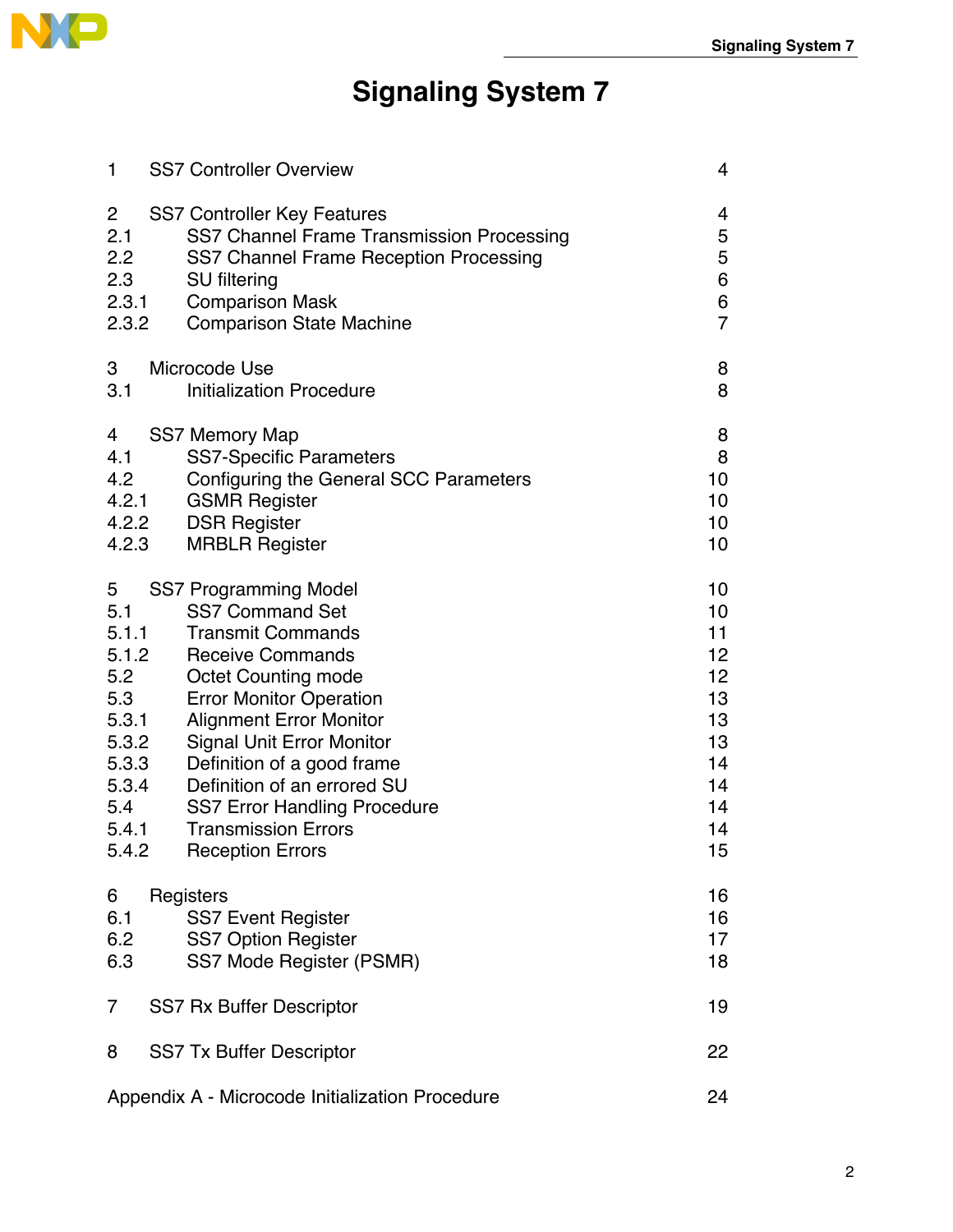

| $\mathbf 1$<br>2<br>3                         | Initialization Procedure for QUICC Revision \$0001<br>Initialization Procedure for QUICC Revision \$0002<br>Initialization Procedure for QUICC Revision \$0003 | 24<br>24<br>25 |  |  |  |  |  |
|-----------------------------------------------|----------------------------------------------------------------------------------------------------------------------------------------------------------------|----------------|--|--|--|--|--|
| Appendix B - SS7 Configuration Sequence<br>26 |                                                                                                                                                                |                |  |  |  |  |  |
| Appendix C - Performance Estimate             |                                                                                                                                                                |                |  |  |  |  |  |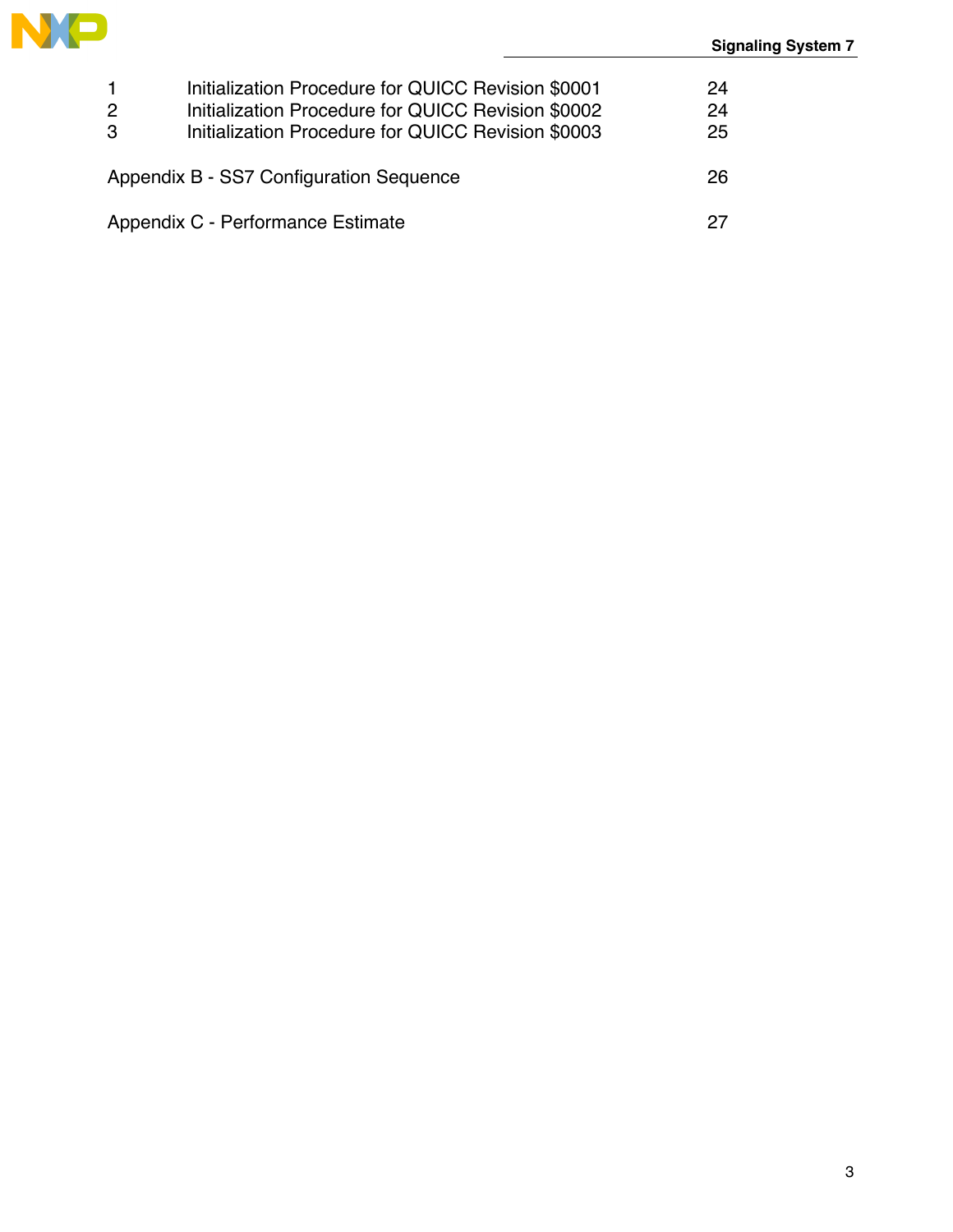

Ι

 $\mathbf I$ 

## **1 SS7 Controller Overview**

Signaling System #7 (SS7) is a management protocol used in public switching networks. The physical, data link, and network layer functions of the SS7 protocol are called the Message Transfer Part (MTP).

The data link layer portion of the MTP (layer 2) is based on HDLC frame formats. However, SS7 at layer 2 also includes some unique functions that are difficult to implement using an unaltered HDLC controller. These functions include: counting the number of octets by which a frame is too long; the continuous sending and receiving of fill in signal units (FISUs) and link status signal units (LSSUs); maintaining the SU Error Monitor; and filtering duplicate back-to-back frames.

FISUs are 5 byte frames (three bytes plus 2 CRC bytes) that are sent continuously back-toback when no other data needs to be transmitted. LSSUs are also sent back-to-back during the initial alignment of the protocol. LSSUs are 6 or 7 bytes long. SS7 also differs from other HDLC-based protocols in that the closing flag of one frame can be the opening flag of the next frame. Since these characteristics can make SS7 implementations very demanding, the SS7 controller on the PowerQUICC provides additional help in these areas.

The SS7 controller enhances the basic HDLC functionality to include those additional layer 2 functions which are difficult, or time consuming to implement by an external processor.

This ss7 Controller microcode for the MPC860 is identical to the ss7 Controller microcode for the MC68360.

### **2 SS7 Controller Key Features**

- Uses either NMSI or TDM interface and a variety of data encoding schemes
- Flexible data buffers with multiple buffers per signal unit allowed
- Separate interrupts for received signal units and transmitted buffers
- Maintenance of good frame counter, Alignment Error Rate Monitor, and SU Error Monitor
- Standard HDLC features
	- —Flag/Abort/Idle generation/detection
	- —Zero insertion/deletion
	- —16-bit CRC-CCITT generation/checking
	- —Detection of non-octet aligned signal units
	- —Programmable number of flags between signal units
- Detection of long SUs
- Discard short (less than 5 octets) signal units
- Automatic Fill-In Signal Unit transmission
- Automatic Link Status Signal Unit retransmission and reception
- Automatic discard of identical FISUs and LSSUs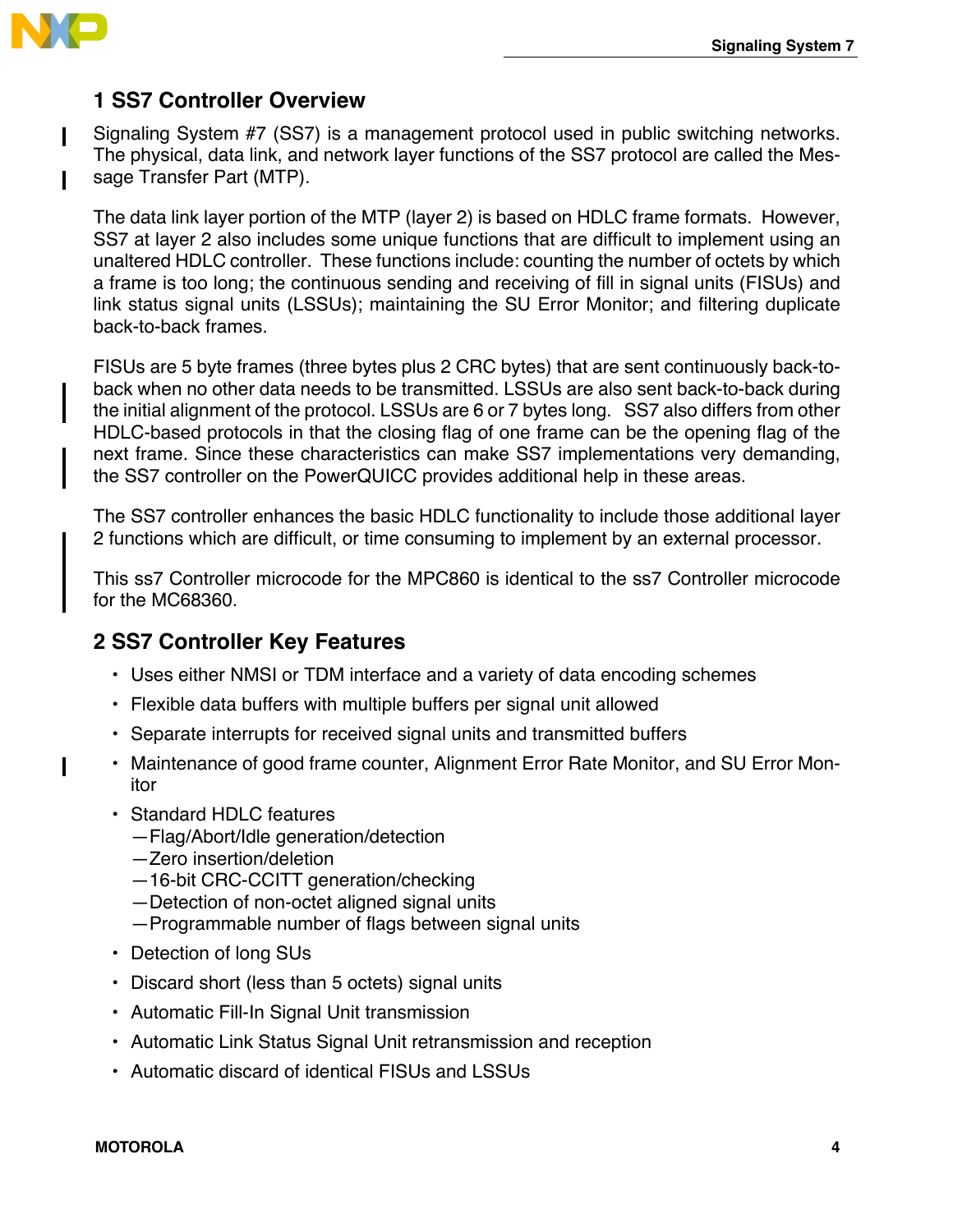

- Octet Counting Mode support
- Command to force a reset of filtering state
- Command to force entry into octet counting mode
- Ability to permanently disable octet counting mode
- Ability to disable FISU and LSSU filtering
- Ability to force entry into octet counting mode if a receiver overrun occurs.

### **2.1 SS7 Channel Frame Transmission Processing**

The SS7 Controller is designed to work with a minimum amount of intervention from the PowerPC core. It operates in a similar fashion to the HDLC controller on the PowerQUICC, but will automatically transmit a FISU if the current buffer descriptor is not ready.

When the core enables one of the transmitters and the first Buffer Descriptor has its ready (R) bit set, the SS7 controller will fetch the data from memory and start transmitting the signal unit (after first transmitting the user-specified minimum number of flags between signal units). When the end of the current BD has been reached, the CRC and the closing flag are appended if the last (L) bit in Tx BD is set. (The TC bit in the Tx BD must be set to transmit the CRC). If the RT bit is clear, the SS7 transmitter writes the signal unit status bits into the BD and clears the Ready bit. If the I bit is set, the TXB event bit will be set in the event register. Thus, the I bit may be used to generate an interrupt after each buffer, after a group of buffers, or after each signal unit (SU) has been transmitted.

If the RT bit in the Tx BD is set, the SS7 transmitter will retransmit the buffer descriptor until the RT bit is cleared. The RT bit may be used for LSSU retransmission as well as FISU retransmission (though the controller will automatically send FISUs if the R bit is not set.)

The SS7 controller will then proceed to the next Tx BD in the table. If it is not ready, the SS7 controller will transmit FISUs with the first two octets (BSN, BIB, FSN and FIB fields) from the previously transmitted signal unit. The SS7 transmitter samples the first two octets (BSN, BIB, FSN and FIB fields) of every transmitted SU and stores this data in the internal RAM. The SS7 transmitter will transmit FISUs continuously using the sampled two octets until the next SU is ready for transmission. Thus, the user should prepare an SU in the transmit buffer descriptor table before enabling the SS7 transmitter, otherwise the FISU will be transmitted with a random first two octets.

If the user wishes to re-arrange the transmit queue before the CP has completed transmission of all buffers, the STOP TRANSMIT command should be issued. This can be useful for transmitting expedited data before previously linked buffers or for error situations. The SS7 controller, when receiving the STOP TRANSMIT command, will stop transmitting and send an ABORT (if it was in the process of transmitting a signal unit) and start transmitting Flags. Alternately, the GRACEFUL STOP TRANSMIT command may be used to stop transmission after the current frame completes. When the SS7 controller is given the RESTART TRANS-MIT command, it resumes transmission.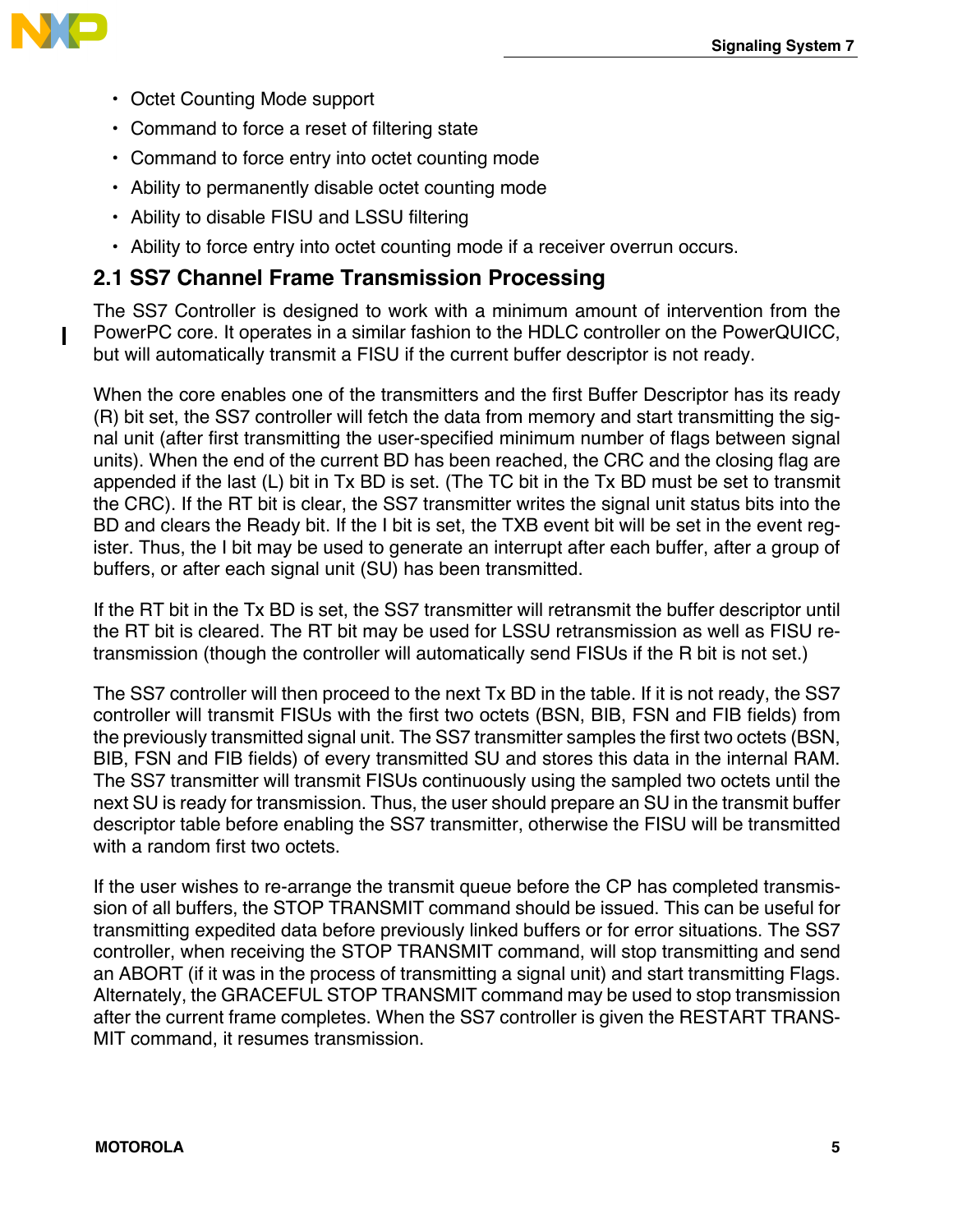

Ι

## **2.2 SS7 Channel Frame Reception Processing**

The SS7 receiver is also designed to work with a minimum amount of intervention from the PowerPC core. The SS7 receiver can perform FISU/LSSU reception (and stripping), CRC checking, maximum signal unit length checking, and minimum signal unit length checking (SUs less than 5 octets). It can also provide interrupts the user on every N unstuffed octets received while in "octet count" mode. The received signal unit is available to the user for performing any SS7-based protocol.

When the core enables one of the receivers, the receiver waits for an opening flag character. When the receiver detects the first byte of the signal unit, the SS7 controller will fetch the next Buffer Descriptor (BD) and, if empty, will start to transfer the incoming signal unit to the BDs associated data buffer. When the data buffer has been filled, the SS7 controller clears the Empty bit in the BD. If the incoming signal unit exceeds the length of the data buffer, the SS7 controller will fetch the next BD in the table and, if empty, will continue to transfer the rest of the signal unit to this BD's associated data buffer.

During this process the SS7 receiver will store the first five bytes of the SU in the internal RAM. This data will be used to receive identical FISUs/LSSUs only twice. Signal Units that have less than five octets will be discarded without notification to the user. The SS7 receiver will check for a signal unit that is too long by comparing the SU length versus the MFLR register. If the SU is too long, the SS7 receiver enters the "Octet Count" mode. When the frame ends, the CRC field is checked and written to the data buffer. The length of the entire signal unit is written to the data length field of the last BD. The SS7 controller sets the last (L) bit, writes the signal unit Status bits into the BD, and clears the Empty bit if the CM bit is clear. It then sets the RXSU bit in the event register, indicating that a signal unit has been received and is in memory. The SS7 controller then waits for a new signal unit.

The SS7 receiver will close a buffer and generate interrupt only when the first and second FISU/LSSU is received. When the next FISU/LSSU is received and this FISU/LSSU is identical to the two previous FISUs/LSSUs, the FISU/LSSU will be discarded (stripped).

### **2.3 SU filtering**

In order to reduce the overhead to the user software, a filtering algorithm has been adopted to allow superfluous frames to be discarded. This algorithm compares the first 3-5 bytes (depending on type) of the current FISU or LSSU to the last SU received and will discard if it has already received that SU twice.

### **2.3.1 Comparison Mask**

A user programmable 5-byte mask exists in the parameter RAM map. When an SU is received, the controller checks the contents of the LI field. If the value is between 0 and 2, the SU (except for the CRC portion) will be masked according to the user programmable mask and will then be compared to the last SU received. The state machine for the matching algorithm is in Section 2.3.2.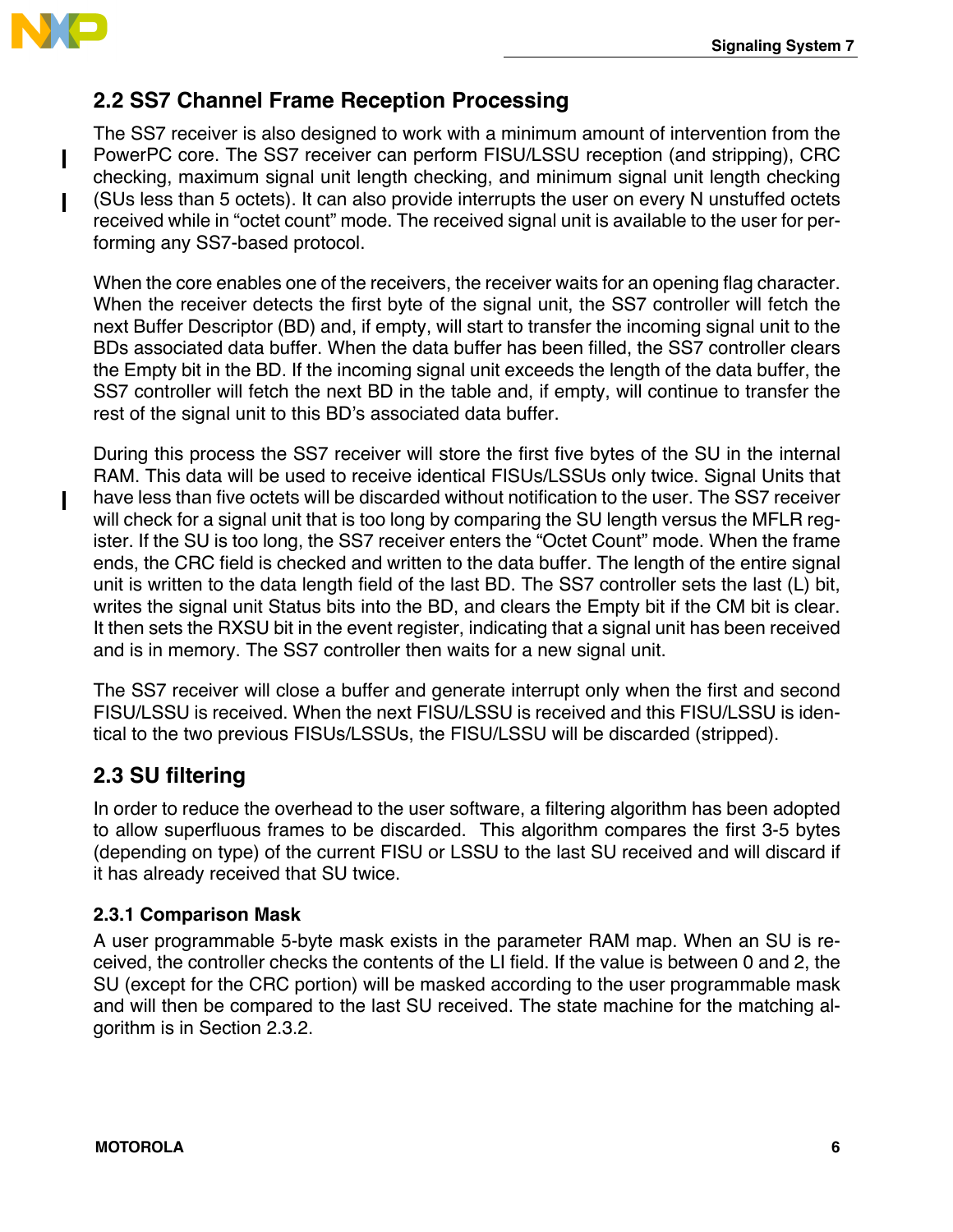

### **2.3.2 Comparison State Machine**

The following state machine exists for filtering



- State 0 The first 3-5 bytes (depending on the contents of the LI field) are masked and then compared with the first 3-5 bytes of the last SU. If there is a match, go to State 1, else remain in State 0. The current SU will be received into a Buffer Descriptor.
- State 1 The first 3-5 bytes (depending on the contents of the LI field) are masked and then compared with the first 3-5 bytes of the last SU. If there is a match, go to State 2, else go to State 0. The current SU will be received into a Buffer Descriptor.
- State 2 The first 3-5 bytes (depending on the contents of the LI field) are masked and then compared with the first 3-5 bytes of the last SU. If there is a match, the current SU will be discarded (unless there is an error) and the channel will remain in state 2. The Error Free SU Counter will be incremented and the ERM will be adjusted accordingly. If the frames do not match, the current SU will be received into a Buffer Descriptor and the channel will return to State 0.

### **2.3.2.1 Filtering Limitations**

Since the algorithm is purely checking IDENTICAL SUs, that means that TWO FISUs will be received after each MSU rather than merely one, even though they have the same sequence numbers.

 $\mathbf I$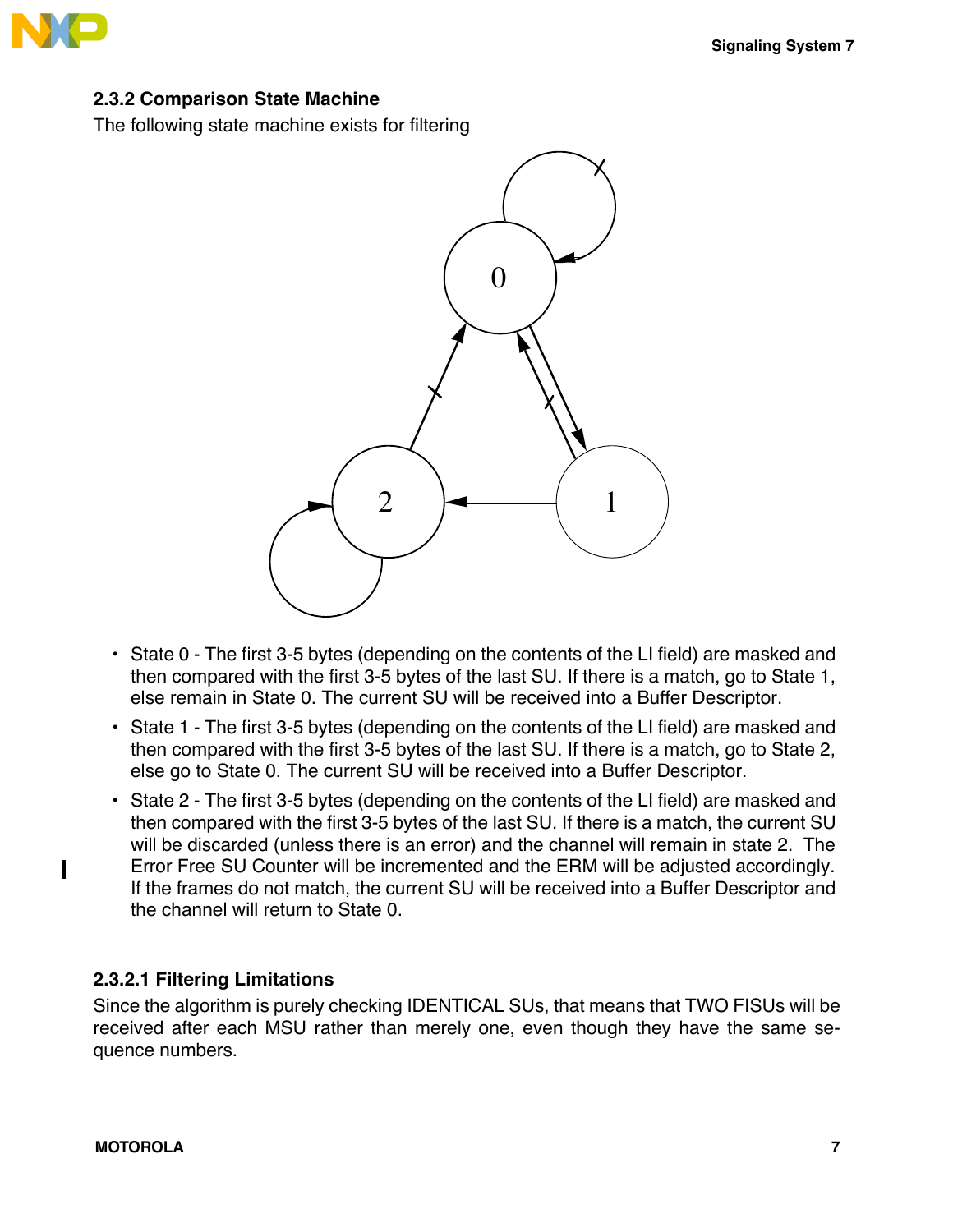

 $\blacksquare$ 

П

П  $\mathbf I$  $\blacksquare$  $\mathbf I$ 

### **3 Microcode Use**

The Signaling System 7 microcode must be loaded into PowerQUICC RAM at initialization time. It will be a 'large' (1024 byte) microcode and thus will consume the memory area from DPRAM\_Base + \$000 to DPRAM\_Base + \$3ff. In addition, the "Microcode Scratch" area of the memory map from DPRAM Base  $+$  \$600 to DPRAM Base  $+$  \$6FF will be unavailable for user program use. (See Section 16.6 of the PowerQUICC User's Manual for more information)

### **3.1 Initialization Procedure**

See appendix A for instructions on how to load and initialize the microcode.

### **4 SS7 Memory Map**

### **4.1 SS7-Specific Parameters**

When configured to operate in SS7 mode, the PowerQUICC overlays the structure illustrated listed in Table 16-23 of the PowerQUICC User's Manual with the SS7-specific parameters described in Table 4-1.

| <b>Address</b> | <b>Name</b>     | Width       | <b>Description</b>                             |
|----------------|-----------------|-------------|------------------------------------------------|
| SCC Base+34    | <b>C MASK</b>   | Long        | <b>CRC Constant</b>                            |
| SCC Base+38    | <b>C PRES</b>   | Long        | <b>CRC</b> Preset                              |
| SCC Base+3C    | <b>EFSUC</b>    | Word        | Frror Free SU Counter                          |
| SCC Base+3E    | Reserved        | Word        | Reserved                                       |
| SCC Base+40    | <b>MFLR</b>     | Word        | Max Frame (SU) Length Register                 |
| SCC Base+42    | Temp            | Word        | Temp                                           |
| SCC Base+44    | <b>ERM</b>      | Word        | <b>Error Monitor Counter</b>                   |
| SCC Base+46    | ΙN              | Word        | Interrupt Threshold in Octet Count Mode (N=16) |
| SCC Base+48    | $\mathsf N$ cnt | Word        | Temporary down counter for N                   |
| SCC Base+4A    | т               | Word        | <b>Parameter for ERM</b>                       |
| SCC Base+4C    | D               | Word        | <b>Parameter for FRM</b>                       |
| SCC Base+4E    | D cnt           | Word        | Parameter for ERM                              |
| SCC Base+50    | Temp            | Long        | Temp                                           |
| SCC Base+54    | Temp            | Long        | Temp                                           |
| SCC Base+58    | Temp            | Word        | Temp                                           |
| SCC Base+5A    | S7 OPT          | Word        | SS7 Configuration Options                      |
| SCC Base+5c    | Mask1           | Long        | Mask for FISU Filtering                        |
| SCC Base+60    | Mask2           | <b>Byte</b> | Mask for FISU Filtering                        |
| SCC Base+61    | Reserved        | 3 Bytes     |                                                |
| SCC Base+64    | Temp            | Long        | Temp                                           |
| SCC Base+68    | Temp            | Word        | Temp                                           |
| SCC Base+6a    | Temp            | Word        | Temp                                           |

|  | Table 4-1. SS7-Specific Parameters |  |
|--|------------------------------------|--|
|--|------------------------------------|--|

Note: Entries in boldface must be initialized by the user

### **C\_MASK**

This value should be initialized with \$0000F0B8.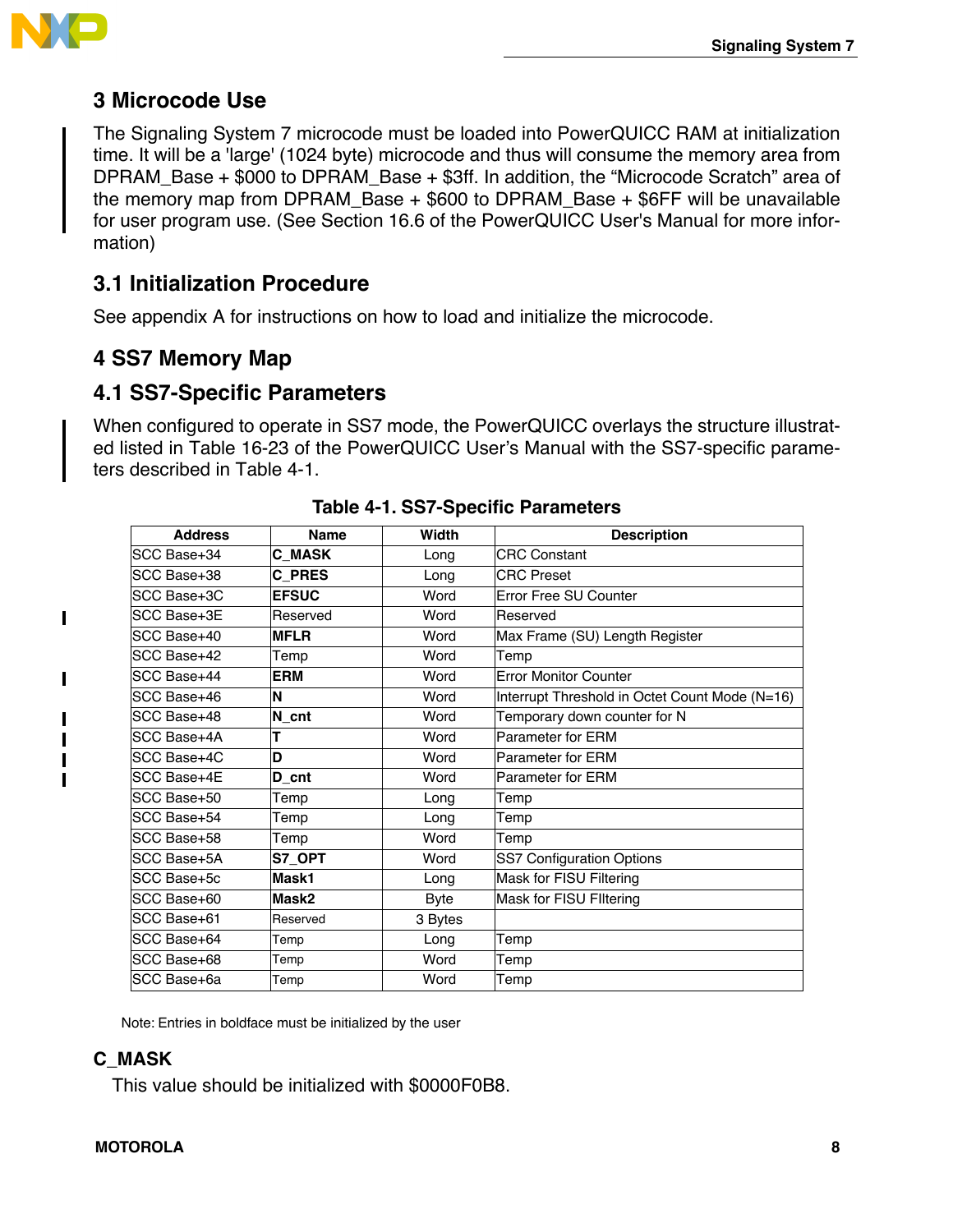

### **C\_PRES**

This value should be initialized with \$0000FFFF.

### **EFSUC**

This 16-bit counters is maintained by the CP. It may be initialized by the user while the channel is disabled. The Error Free SU Counter is incremented whenever an error-free SU is received (even if the frame is discarded by the filtering algorithm).

### **MFLR**

Maximum Frame Length. This should be set to 278 for the Signaling System 7 protocol. If a frame is received that is longer than MFLR, Octet Counting Mode will be entered. Frame Length does not include the opening and closing flags.

### **ERM**

This 16 bit counter is used for a leaky-bucket implementation of the SU Error Monitor and the Alignment Error Monitor. It must be initialized to zero. This counter will not be updated while the Error Monitor is disabled (using the bit in the SS7 Option Register).

### **N, N\_cnt, D, D\_cnt, T**

The leaky bucket algorithm relies on three parameters. They are as follows:

- N, After every N octets are received while in octet counting mode, ERM will be incremented and the OCT bit in the SS7 Event Register will be set. N\_cnt must be initialized to the same value as N. N\_cnt decrements at all times, whether the link is in octet counting mode or not.
- D, After D signal units (good or bad) or N octets in octet counting mode have been received, ERM will be decremented. ERM will not be decremented below zero. The D\_cnt parameter must be initialized to the same value as D. This counter is not used when the Error Monitor is in Alignment Error Monitor mode. In addition, it will not be used when the Error Monitor is disabled.
- T, If ERM reaches T, the ERM bit in the SS7 Event Register will be set and ERM will be reset to zero.

### **S7\_OPT**

This is the location of the SS7 Option Register. It is described in Section 6.2.

### **Mask1, Mask2**

This is the mask to be used for SU filtering. The mask should be in reverse-byte order. Thus the format is:

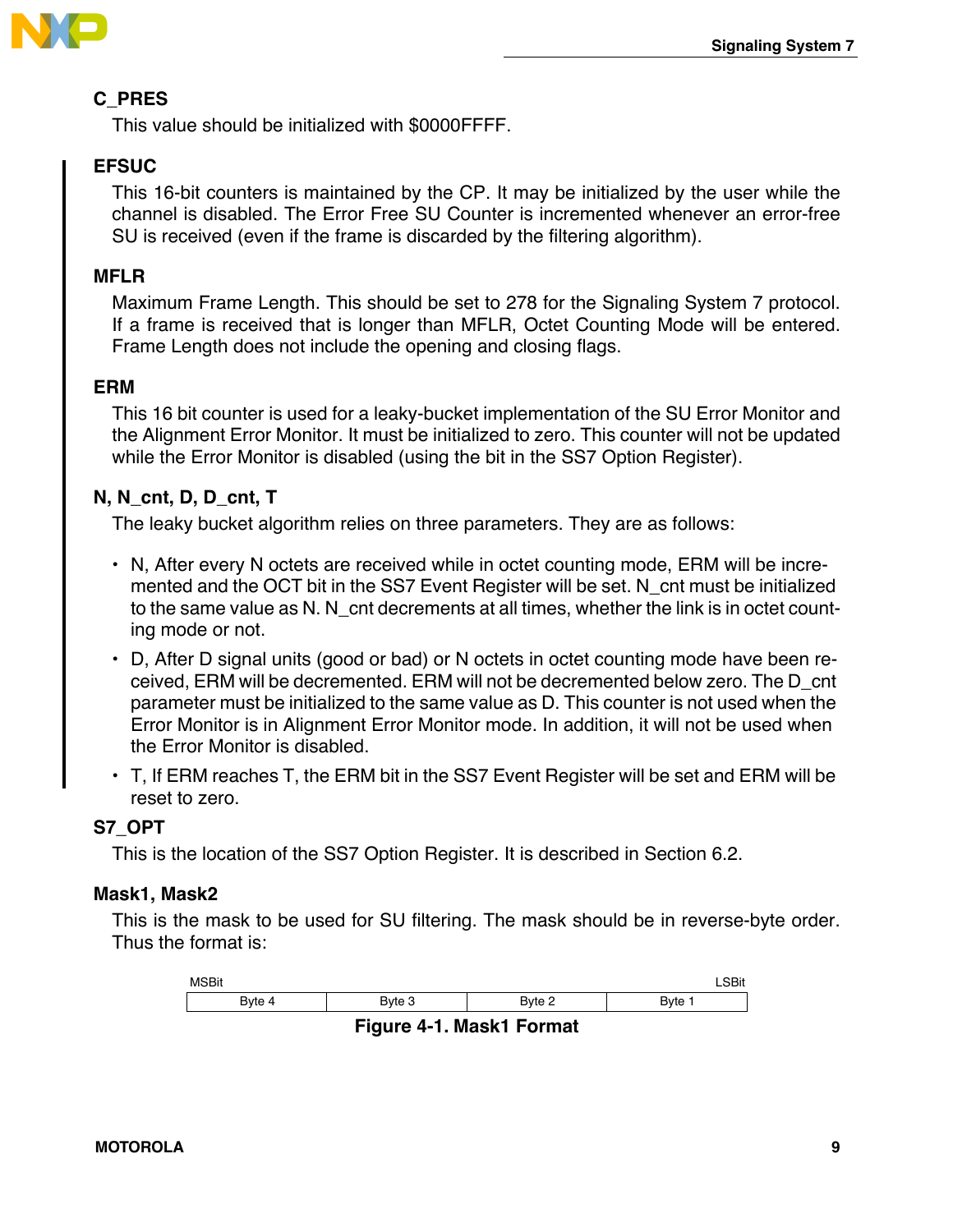

**MSBit** Byte 5

**Figure 4-2. Mask2 Format**

### **Note**

This format is reversed from the normal Motorola byte storage method. Also known as "Little Endian".

## **4.2 Configuring the General SCC Parameters**

The general SCC parameters can be configured as described in section 16.14 of the PowerQUICC User's Manual except for the following changes:

### **4.2.1 GSMR Register**

The General SCC Mode Register bits are the same except for:

RTSM—RTS Mode

- 0— Do not use.
- 1— Flags are transmitted between frames rather than idles.  $\overline{\text{RTS}}$  is always asserted whenever the SCC is enabled.

### **4.2.2 DSR Register**

The SCC Data Synchronization Register should be programmed to \$7E7E.

### **4.2.3 MRBLR Register**

The Maximum Receive Buffer Length Register, like HDLC, must be evenly divisible by 4. In addition, it must be 8 or larger in order for SU filtering to work properly.

### **5 SS7 Programming Model**

The core configures each SCC to operate in one of the protocols by the MODE bits in the GSMR. The SS7 controller uses the same data structure as in the other protocols. This data structure supports multi-buffer operation.

The receive errors are reported through the Rx BD. The transmit errors are reported through the Tx BD. An indication about the status of the lines ( $\overline{CD}$ , and  $\overline{CTS}$ ) is reported through the port C pins. A maskable interrupt may be generated upon a status change in either one of those lines.

### **5.1 SS7 Command Set**

The following commands are issued to the Command Register.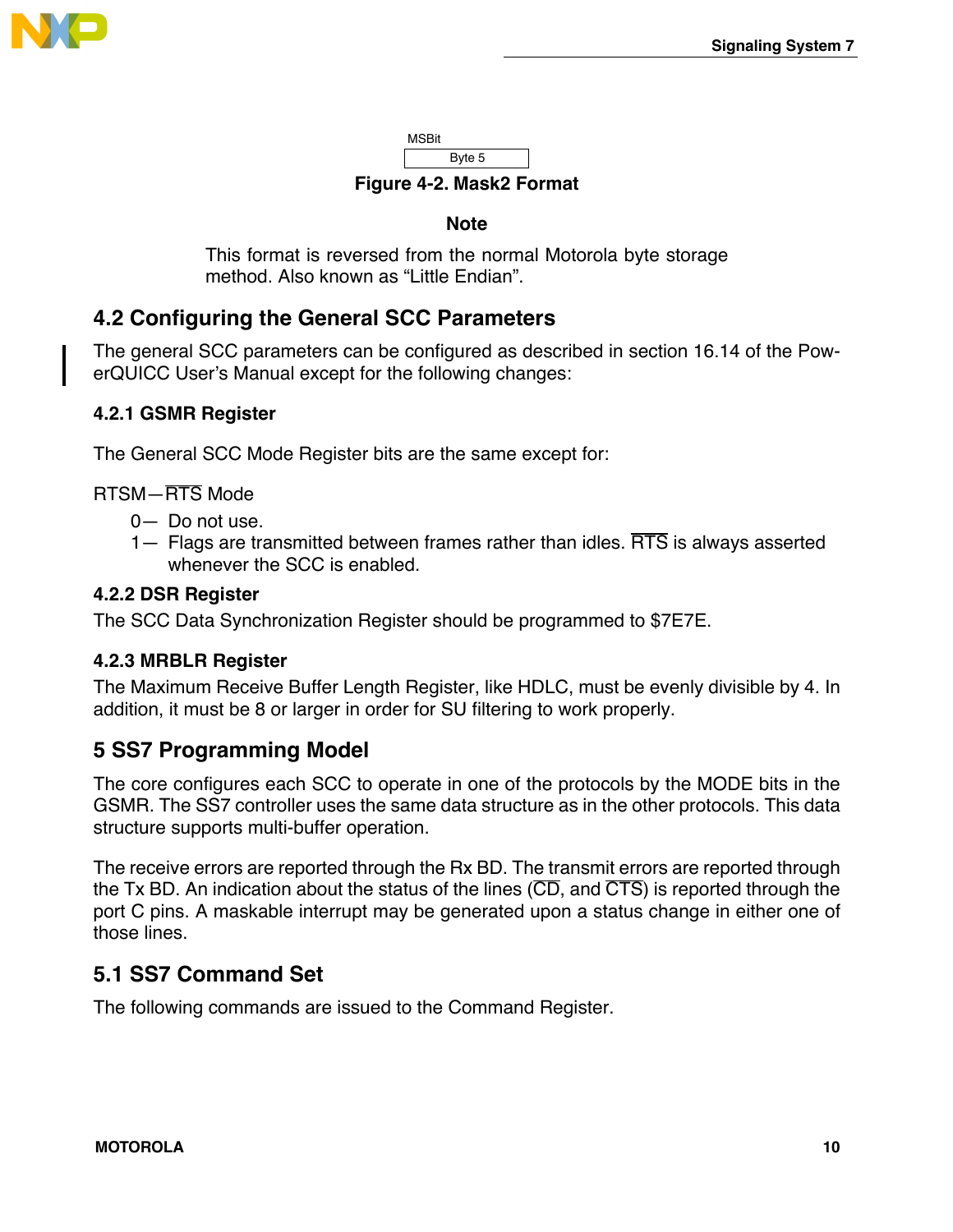



### **5.1.1 Transmit Commands**

After a hardware or software reset and the enabling of the channel in the SCC mode register, the channel is in the transmit enable mode and starts polling the first BD in the table every 64 transmit clocks, or immediately if the TOD bit in the TODR is set.

### **STOP TRANSMIT Command**

The STOP TRANSMIT command disables the transmission of frames on the transmit channel. If this command is received by the SS7 controller during frame transmission, transmission is aborted after a maximum of 16 additional bits are transmitted and the transmit FIFO is flushed. The TBPTR is not advanced. No new BD is accessed and no FISUs are transmitted for this channel. The transmitter will transmit an abort sequence consisting of "01111111" (if the command was given during frame transmission) and then begin to transmit flags.

### **NOTE**

If the MFF bit in the PSMR is set, then it is possible for one or more small frames to be flushed from the transmit FIFO. To avoid this, the GRACEFUL STOP TRANSMIT command should be used.

### **GRACEFUL STOP TRANSMIT Command**

The GRACEFUL STOP TRANSMIT command is used to stop transmission in an orderly way, rather than abruptly as performed by the regular STOP TRANSMIT command. It stops transmission after the current frame has completed transmission, or immediately if there is no frame currently being transmitted. The channel will not transmit FISUs. The GRA bit in the SCCE will be set once transmission has stopped. After transmission ceases, the SS7 transmit parameters, including BDs, may be modified. The TBPTR will point to the next Tx BD in the table. Transmission will begin once the Ready bit of the next BD is set and the RESTART TRANSMIT command is issued.

### **RESTART TRANSMIT Command**

The RESTART TRANSMIT command re-enables the transmission of characters on the transmit channel. This command is expected by the SS7 controller after a STOP TRANSMIT command, after a GRACEFUL STOP TRANSMIT command, or after a transmitter error. The SS7 controller will resume transmission from the current transmitter BD (TBPTR) in the channel's transmit BD table.

### **INIT TX PARAMETERS Command**

Initializes all the transmit parameters in this serial channel's parameter RAM to their reset state. This command must be issued before the transmitter is enabled for the first time. This command should only be issued when the transmitter is disabled. Note that the INIT TX AND RX PARAMETERS command may also be used to reset both transmit and receive parameters.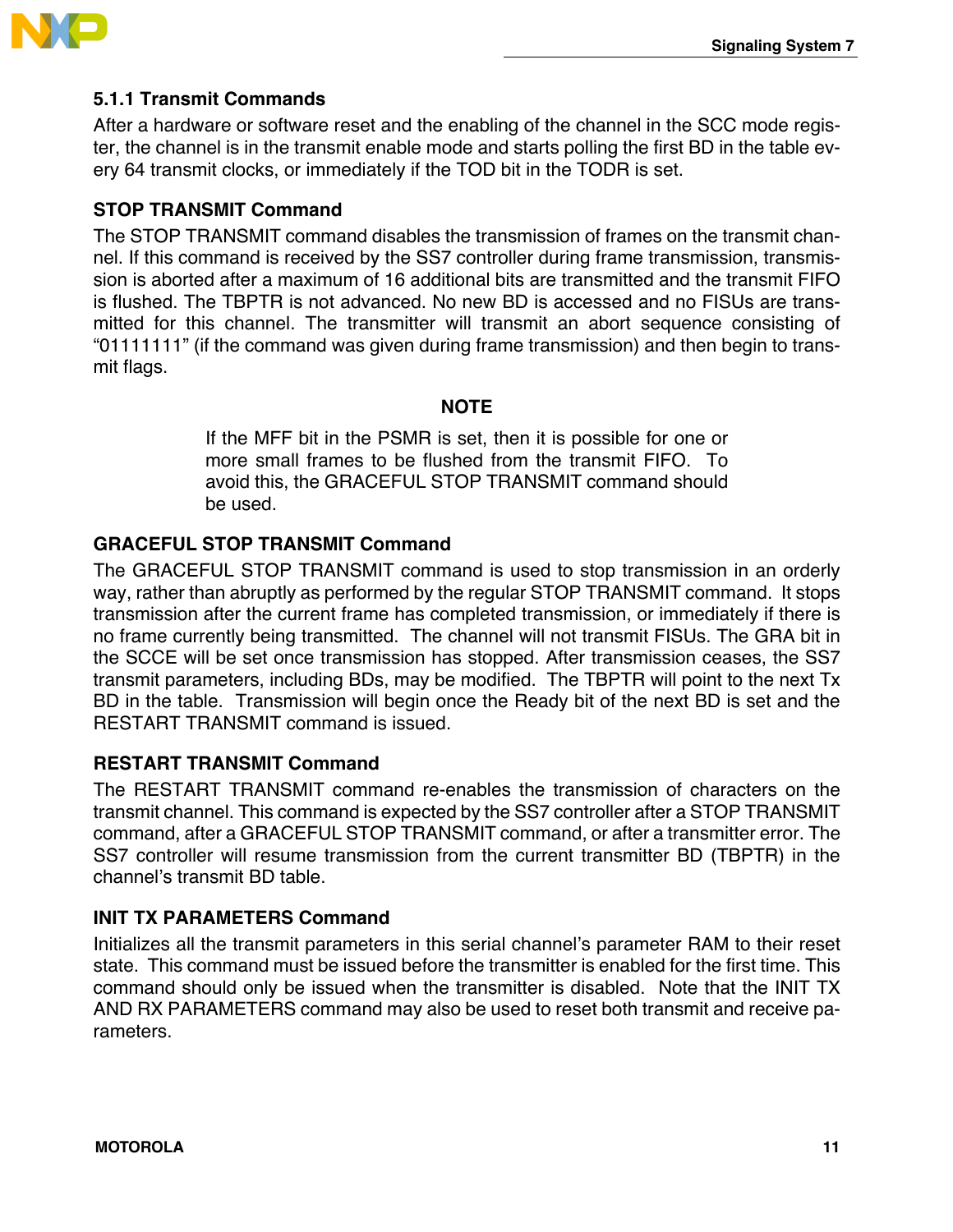

### **5.1.2 Receive Commands**

After a hardware or software reset and the enabling of the channel by its SCC mode register, the channel is in the receive enable mode and will use the first BD in the table.

### **ENTER HUNT MODE Command**

The ENTER HUNT MODE command is generally used to force the SS7 receiver to abort reception of the current frame and enter the hunt mode. In the hunt mode, the SS7 controller continually scans the input data stream for the flag sequence. After receiving the command, the current receive buffer is closed and the CRC is reset. Further frame reception will use the next BD.

### **CLOSE RX BD Command**

This command should not be used in the SS7 protocol.

### **INIT RX PARAMETERS Command**

This command initializes all the receive parameters in this serial channel's parameter RAM to their reset state. This command should only be issued when the receiver is disabled. Note that the INIT TX AND RX PARAMETERS command may also be used to reset both receive and transmit parameters.

### **RECEIVE NEXT SU Command**

This command resets the filtering algorithm to ensure that the next SU will be received, even if it would normally have been filtered. This command could be issued periodically so that the CPU32+ can check to make sure that the link is really up and not simply receiving flags.

To issue this command, follow the procedure on page 7-7 but use an opcode of "1101".

### **ENTER OCM Command**

This command causes the channel to enter octet counting mode.

To issue this command, follow the procedure on page 7-7 but use an opcode of "1100".

### **5.2 Octet Counting mode**

The octet counting mode is used in SS7 to provide error management for the link. It is entered whenever a signal unit is received that is too long or when an ABORT signal is received (either at the end of a signal unit or between units). The 'ocm\_itu' bit in the SS7 Option Register determines whether octet counting mode is entered if either of these two conditions occur.

In addition, the SS7 controller has an option to allow octet counting mode to be entered if an overrun error occurs. An overrun error occurs CP could not empty the receiver FIFO fast enough and the FIFO overfilled. Another overrun condition is when the receiver could not open a buffer in which to receive the current signal unit. In this case (the BUSY condition), the SS7 controller will also enter octet counting mode. Since this is not included in the ITU standard, this option is enabled separately using the 'o\_orn' bit in the SS7 Option Register.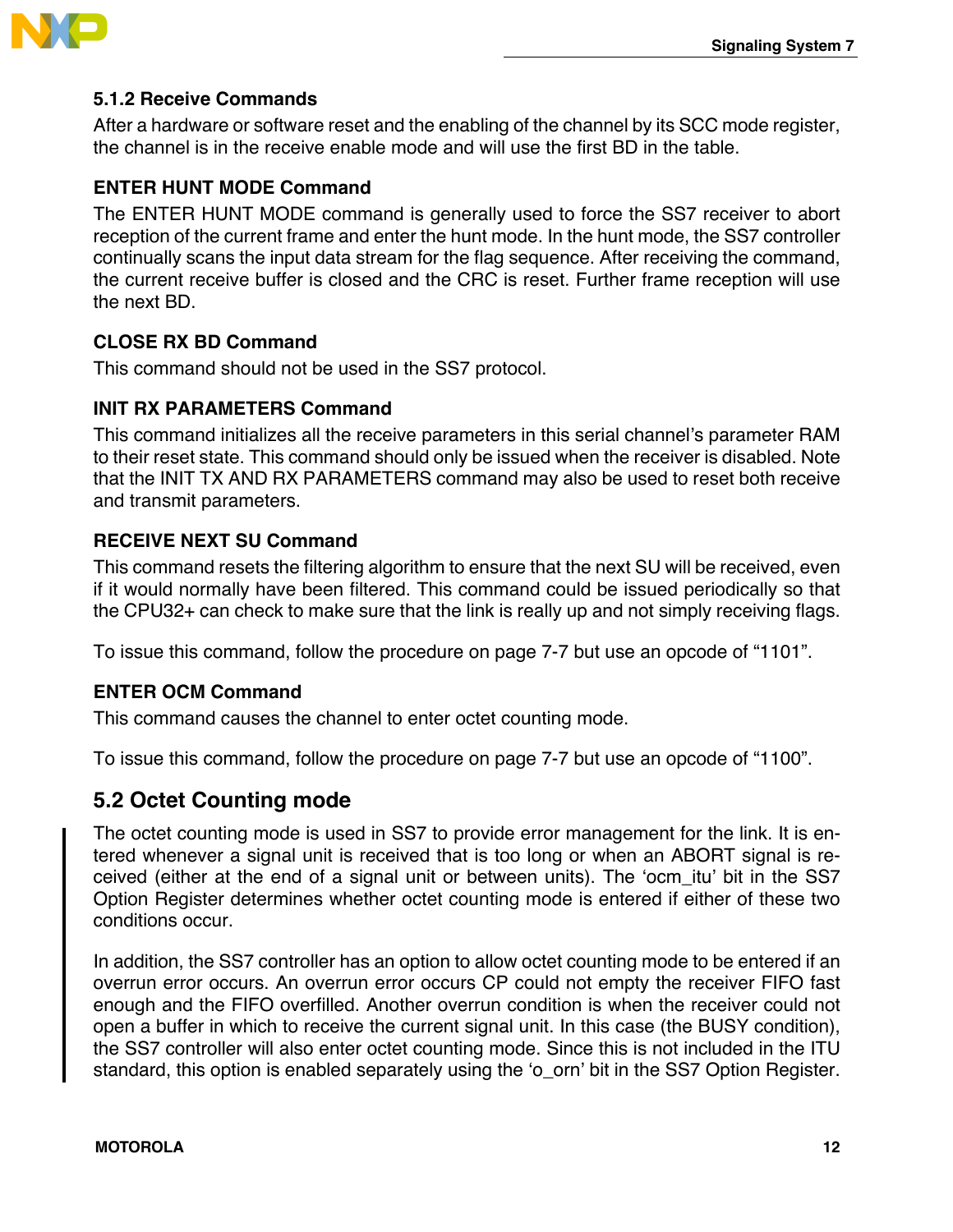

The octet counter (the N and N\_cnt parameters) is always running, even when the channel is not in octet counting mode. When octet counting mode is entered by the controller, the controller will update the ERM and generate an OCT interrupt whenever N\_cnt decrements to zero. Thus, the first OCT interrupt will occur between 1 and N octet times after entering octet counting mode.

The SS7 controller will enter octet counting mode under the following circumstances:

• An ABORT character is received at any time and the o\_itu bit is set in the SS7 Option Register.

### **Note**

The PowerQUICC SS7 controller does not differentiate between an ABORT (01111111) and an IDLE (11111111) and thus assumes that seven consecutive ones are an ABORT.

- The SU currently being received has exceeded the length programmed in the MFLR register and the o itu bit is set in the SS7 Option Register.
- The receiver overruns and the o orn bit is set in the SS7 Option Register.
- The receiver runs out of buffers (generating a BSY interrupt) and the o\_orn bit is set in the SS7 Option Register.
- The ENTER OCM command is issued.

The SS7 controller will leave the octet counting mode when a good frame is received (see Section 5.3.3 for more information on the definition of a good frame)

### **5.3 Error Monitor Operation**

The operation of the Error monitors is described in Figures 11, 17, and 18 of ITU Recommendation Q.703 (Signaling System No. 7 - Signaling Link).

### **5.3.1 Alignment Error Monitor**

The Alignment Error Monitor (AERM) is used during initial link setup. It increments whenever an error is detected. If the counter increments to T while the counter is active, the SS7 Controller set the ERM bit in the event register indicating that the AERM had reached the threshold.

### **5.3.2 Signal Unit Error Monitor**

The Signal Unit Error Monitor (SUERM) is used once the link has been established. It is used to monitor the error rate. The SUERM is decremented whenever D frames (good or bad) are received. The SUERM increments whenever an errored SU is received or when an OCT interrupt is generated indicating that N octets had been received in octet counting mode.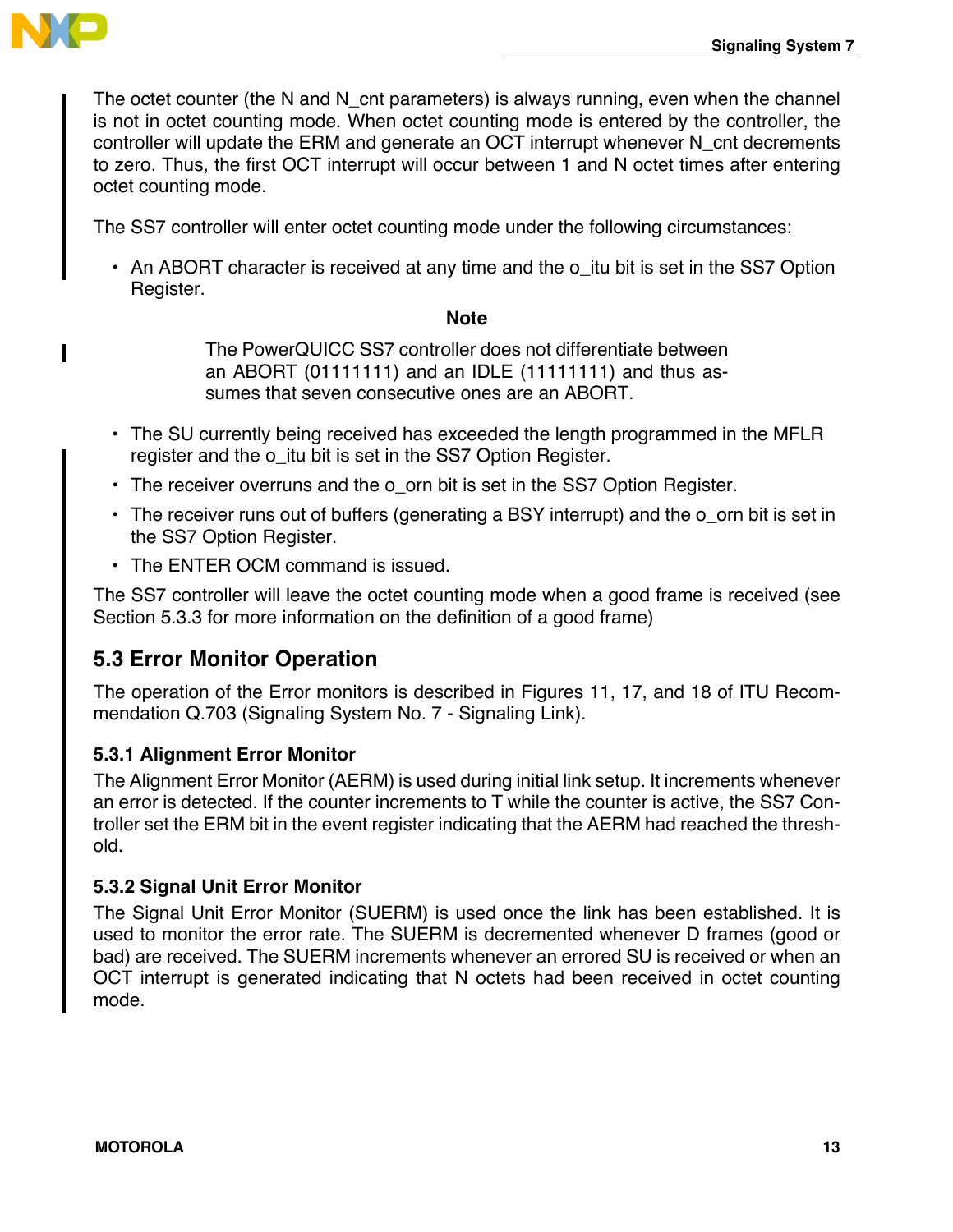

### **Note**

The ITU Q.703 specification differs from the Bellcore specification in how it handles the decrementing of the SUERM. The ITU specification decrements the D cnt parameter whenever a good frame is received. The Bellcore specification decrements D\_cnt whenever a good frame is received AND the SUERM is non-zero. The SS7 Controller implements the ITU method.

### **5.3.3 Definition of a good frame**

A good frame is one in which the length of the frame is greater than 4 and less than or equal to the value in the MFLR parameter. A good frame also has a correct CRC value.

A frame can be considered good even if it is not received into a buffer descriptor. Any signal units that are discarded by the filtering unit are still considered good frames. In addition, a signal unit that is received without a receive buffer available (generating the BSY event) is still considered a good frame unless the o\_orn bit is set in the SS7 Option Register.

### **5.3.4 Definition of an errored SU**

The SS7 controller considers any frame 'errored' that is not a good frame (as described in Section 5.3.3) and does not result in the entry into octet counting mode (as described in Section 5.2). These errors include:

- DPLL Error
- $\cdot$   $\overline{CD}$  lost error
- Overrun error (if the o orn bit is not set in the SS7 Option Register)
- CRC Error
- Non-octet aligned error

### **5.4 SS7 Error Handling Procedure**

The SS7 controller reports signal unit reception and transmission error conditions using the channel BDs, the error counters, and the SS7 event register.

### **5.4.1 Transmission Errors**

### **Transmitter Underrun**

This error occurs because the contents of the transmitter FIFO were sent before more data could be retrieved from memory. When this error occurs, the channel terminates buffer transmission, sends the ABORT character, closes the buffer, sets the underrun (UN) bit in the Tx BD, and sets the TXE bit in the SCC Event Register. The channel will resume transmission after the reception of the RESTART TRANSMIT command. The transmit FIFO size is 32 bytes on SCC1 and 16 bytes on SCC2, SCC3, and SCC4.

Another type of transmitter underrun is when an SU is split over multiple transmit buffer descriptors and the last buffer is not ready when needed.

I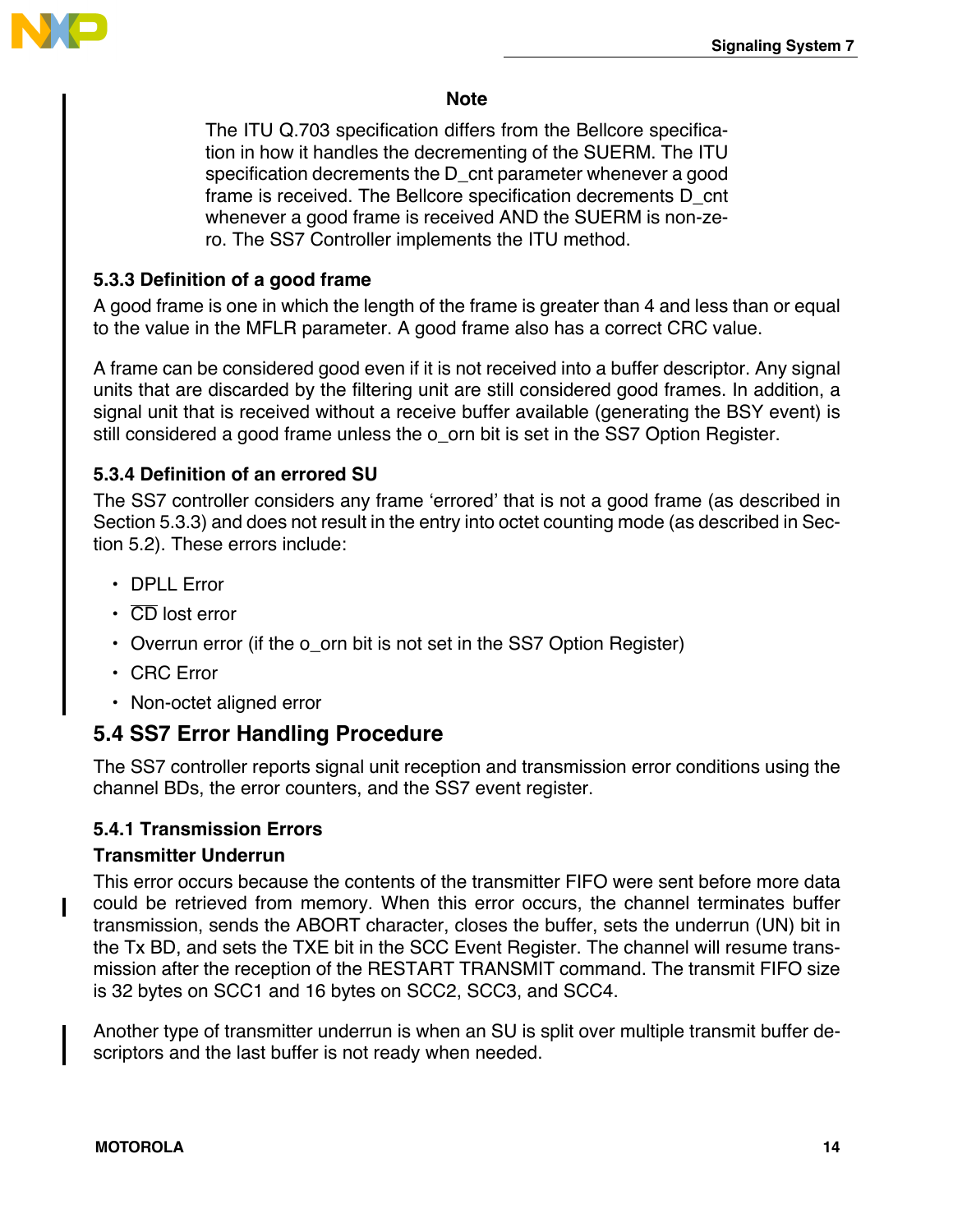

### **CTS Lost During Signal Unit Transmission**

When this error occurs, the channel terminates buffer transmission, closes the buffer, sets the Clear to Send lost (CT) bit in the Tx BD, and sets the TXE bit in the SCC Event Register. The channel will resume transmission after the RESTART TRANSMIT command is given.

### **5.4.2 Reception Errors**

### **Overrun Error**

The SS7 controller maintains an internal 32 byte FIFO in SCC1 and 16 byte FIFO in the other SCCs for receiving data. A receive overrun occurs when the CP was unable to keep up with the data rate or the SDMA channel was unable to write the received data to memory. The previous data byte and the frame status are lost. The the controller closes the buffer with the overrun (OV) bit in the BD set and sets the RXF bit in the SCC Event Register. The receiver then enters the hunt mode. If the o\_orn bit is set in the SS7 Option Register, the controller will enter octet counting mode.

### **CD Lost During Signal Unit Reception**

When this error occurs, the channel terminates signal unit reception, closes the buffer, sets the Carrier Detect lost (CD) bit in the BD, and sets the RXF bit in the SCC event register. This error has the highest priority. The rest of the signal unit is lost and other errors are not checked in that signal unit. The receiver then enters the hunt mode and looks for the start of the next signal unit.

### **Abort Sequence**

An abort sequence is detected by the SS7 controller when 7 or more consecutive ones are received. When this error occurs, the channel closes the buffer (if it was already open) by setting the Rx Abort Sequence (AB) bit in the BD, and sets the RXF bit in the SCC Event Register. The CRC and non-octet error status conditions are not checked on aborted signal units. The SS7 receiver then enters octet count mode if the o\_itu bit is set in the SS7 Option Register. Finally, the receiver enters hunt mode and looks for the start of the next signal unit.

If an Abort sequence appears and the receiver is not in the middle of a signal unit, the receiver enters octet count mode if the o\_itu bit is set in the SS7 Option Register.

### **Short Signal Unit (Less Than 5 Octets)**

The SS7 controller will discard a short signal unit. The CRC and non-octet error status conditions are not checked on short signal units.

### **Non-octet Aligned Signal Unit**

When this error occurs, the channel writes the received data to the data buffer, closes the buffer, sets the Rx non-octet aligned signal unit (NO) bit in the BD, and sets the RXF bit in the SCC Event Register. The CRC error status is not checked on non-octet signal units. After a non-octet aligned signal unit is received, the receiver enters Hunt mode and looks for the start of the next signal unit.

Ι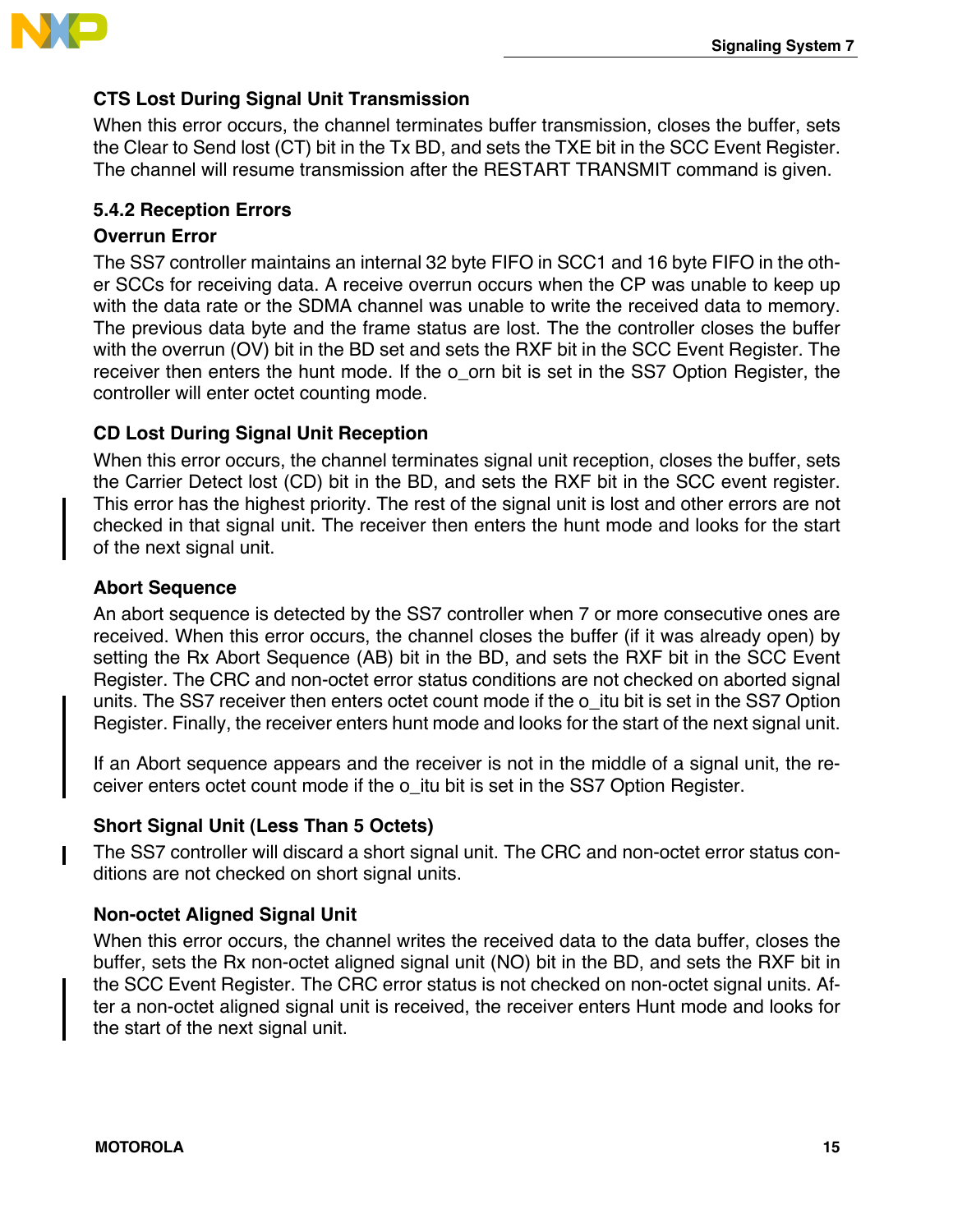

### **CRC Error**

When this error occurs, the channel writes the received CRC (Cyclic Redundancy Check) to the data buffer, closes the buffer, sets the CR bit in the BD, and sets the RXF bit in the SCC Event Register. After receiving a signal unit with a CRC error, the receiver enters Hunt mode and looks for the start of the next signal unit.

## **6 Registers**

### **6.1 SS7 Event Register**

The SS7 Event Register is a 16-bit register which is used to report events recognized by the SS7 channel and generate interrupts. Upon recognition of an event, the SS7 controller will set the corresponding bit in the SS7 event register. Interrupts generated by this register may be masked in the SS7 mask register.

The SS7 event register is a memory-mapped register that may be read at any time. A bit is cleared by writing a one (writing a zero does not affect a bit's value). More than one bit may be cleared at a time. All unmasked bits must be cleared before the CP will clear the internal interrupt request. This register is cleared at reset.

| 15 |                                |  |     |            |  |           |            |  |  |                  |     |     |            |     |            |
|----|--------------------------------|--|-----|------------|--|-----------|------------|--|--|------------------|-----|-----|------------|-----|------------|
|    |                                |  | GLr | <b>GLt</b> |  | DCC   FLG | <b>IDL</b> |  |  | GRA   OCT   SUER | TXE | RXS | <b>BSY</b> | TXB | <b>RXB</b> |
|    | Figure 4-3. SS7 Event Register |  |     |            |  |           |            |  |  |                  |     |     |            |     |            |

### GLr—Glitch on Rx

A clock glitch was detected by this SCC on the receive clock

### GLt—Glitch on Tx

A clock glitch was detected by this SCC on the transmit clock

### DCC—DPLL CS Changed

The carrier sense status as generated by the DPLL has changed state. The real-time status may be found in SCCS. This is not the CD pin status (which is reported in port C), and is only valid when the DPLL is used.

### FLG—Flag Status

The SS7 controller has stopped or started receiving flags. The real-time status of the line may be read in SCCS.

### IDL—Idle Sequence Status Changed

A change in the status of the serial line was detected. The real-time status of the line may be read in SCCS.

### GRA—Graceful Stop Complete

A graceful stop, which was initiated by the GRACEFUL STOP TRANSMIT command, is now complete. This bit is set as soon as the transmitter has finished transmitting any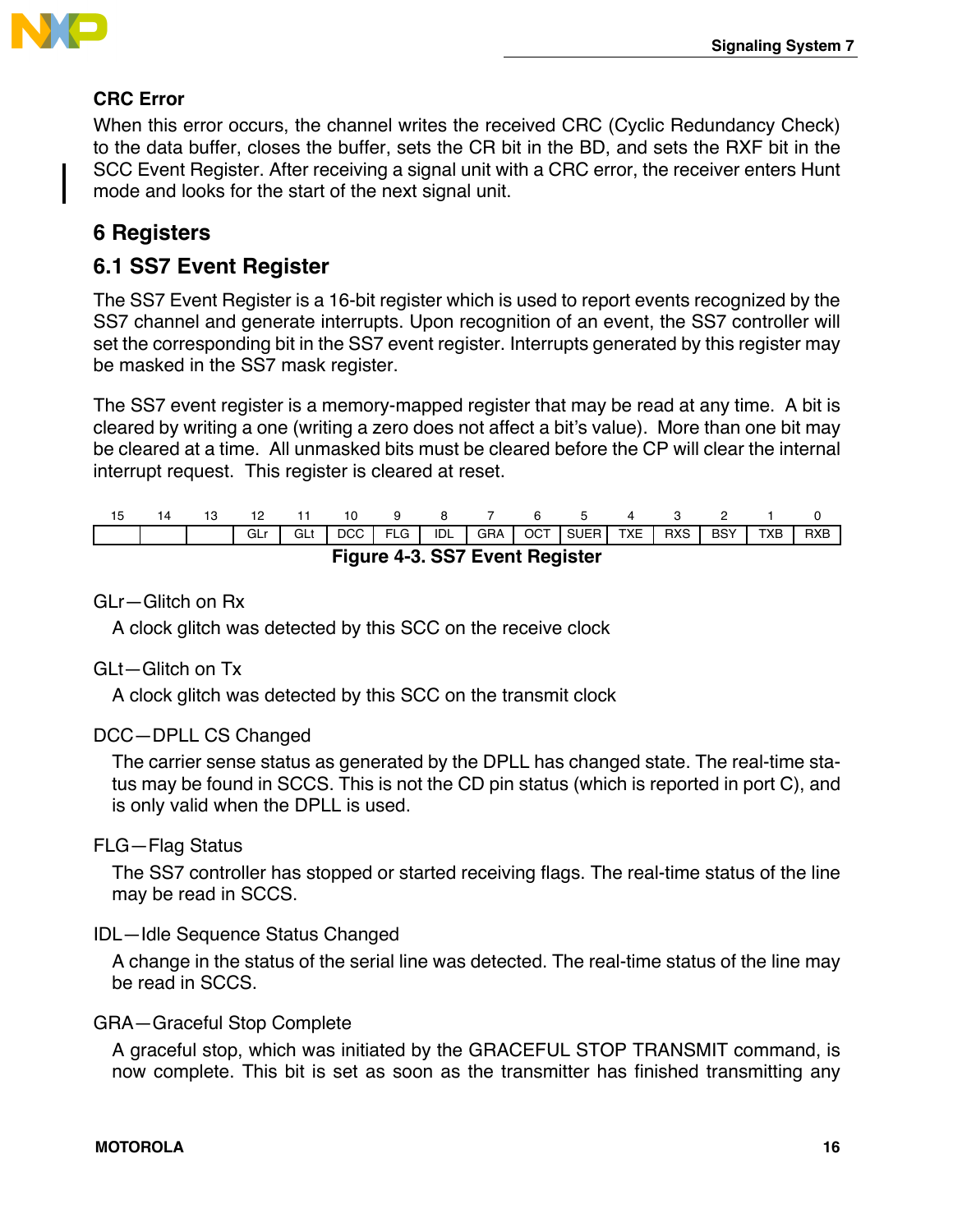

ı

frame that was in progress when the command was issued. It will be set immediately if no frame was in progress when the command was issued.

### OCT—N Octets Received

If the channel is in Octet Count Mode, this bit is set after every N octets have been received.

SUER—SU Error Monitor Threshold Reached

The SU Error Monitor has reached the programmed threshold.

### TXE—Tx Error

An error (CTS lost or underrun) occurred on the transmitter channel.

### RXS—Rx SU

A complete SU has been received on the SS7 channel. This bit is set no sooner than two clocks after the receipt of the last bit of the closing flag.

### BSY—Busy Condition

An SU was received and discarded due to lack of buffers. Octet Counting mode was entered if enabled in the SS7 Option Register.

### TXB—Transmit Buffer

A buffer has been transmitted on the SS7 channel. This bit is set no sooner than when the last bit of the closing flag begins its transmission if the buffer is the last one in the SU. Otherwise, this bit is set after that last byte of the buffer has been written to the transmit FIFO.

### RXB—Rx Buffer

 $\blacksquare$ 

A Buffer has been received over the SS7 channel that was not a complete SU.

### **6.2 SS7 Option Register**

The SS7 Option register is found in the SS7 Specific Parameters shown in Table 4-1. This register is used to configure certain SS7-specific features of the microcode.



**Figure 4-4. SS7 Option Register**

Bits 15-6—Reserved, must be initialized to zero.

ermmd—Error Monitor Mode

- 0— The Error Monitor is in SU Error Monitor Mode.
- 1— The Error Monitor function is in Alignment Error Monitor Mode.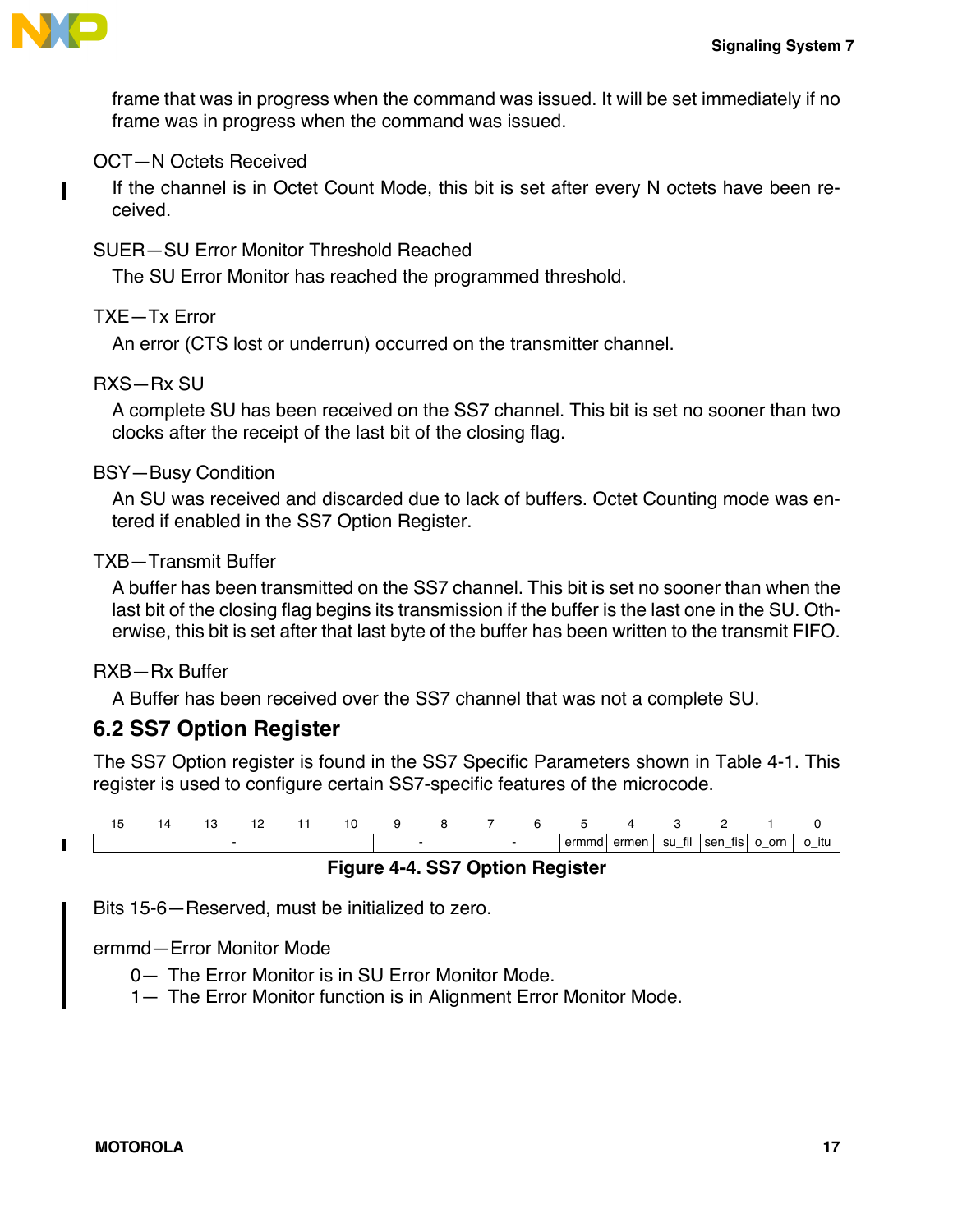

- ermen—Error Monitor Enable
	- 0— The Error Monitor is disabled. The D, D\_cnt, ERM, and T parameters may be modified while this bit is set to zero. The user must manually set this bit to zero when an ERM event is generated.
	- 1— The Frror Monitor is enabled
- su\_fil—SU Filtering
	- 0— Do not filter SUs.
	- 1— Enable SU filtering.
- sen fis-Send FISU if BD no ready
	- 0— FLAGs will be sent if the current BD does not have its ready bit set.
	- 1— FISUs will automatically be generated if the transmitter is enabled, the channel is ready to transmit, and the current BD does not have its ready bit set.
- o\_orn—OCM on Overrun
	- 1— Enter Octet Counting Mode if the SCC's FIFO overruns or if there are no BDs available.

o\_itu—OCM on ITU Conditions

1— Enter Octet Counting Mode if an ITU defined reason for entering octet counting mode occurs (Abort received, SU too long).

### **6.3 SS7 Mode Register (PSMR)**

Each SS7 mode register is a 16-bit, memory-mapped, read-write register that controls SCC operation. The term SS7 mode register refers to the PSMR of the SCC when that SCC is configured in SS7 mode.

| N          |  |     | . .    |  | 10                 | . . |     |  |  |  |  |
|------------|--|-----|--------|--|--------------------|-----|-----|--|--|--|--|
| <b>NOF</b> |  | CRC | $\sim$ |  | <b>COL</b><br>∟ט ו |     | MFF |  |  |  |  |

### NOF—Number of Flags

Minimum number of flags between SUs or before SUs (0 to 15 flags). If NOF = 0000, then no flags will be inserted between SUs. Thus, the closing flag of one SU will be immediately followed by the opening flag of the next SU. These bits may be modified on the fly.

### CRC—CRC Selection

- 00— 16-Bit CCITT-CRC (X16+X12+X5+1)
- 01— Reserved
- 10— Reserved
- 11— Reserved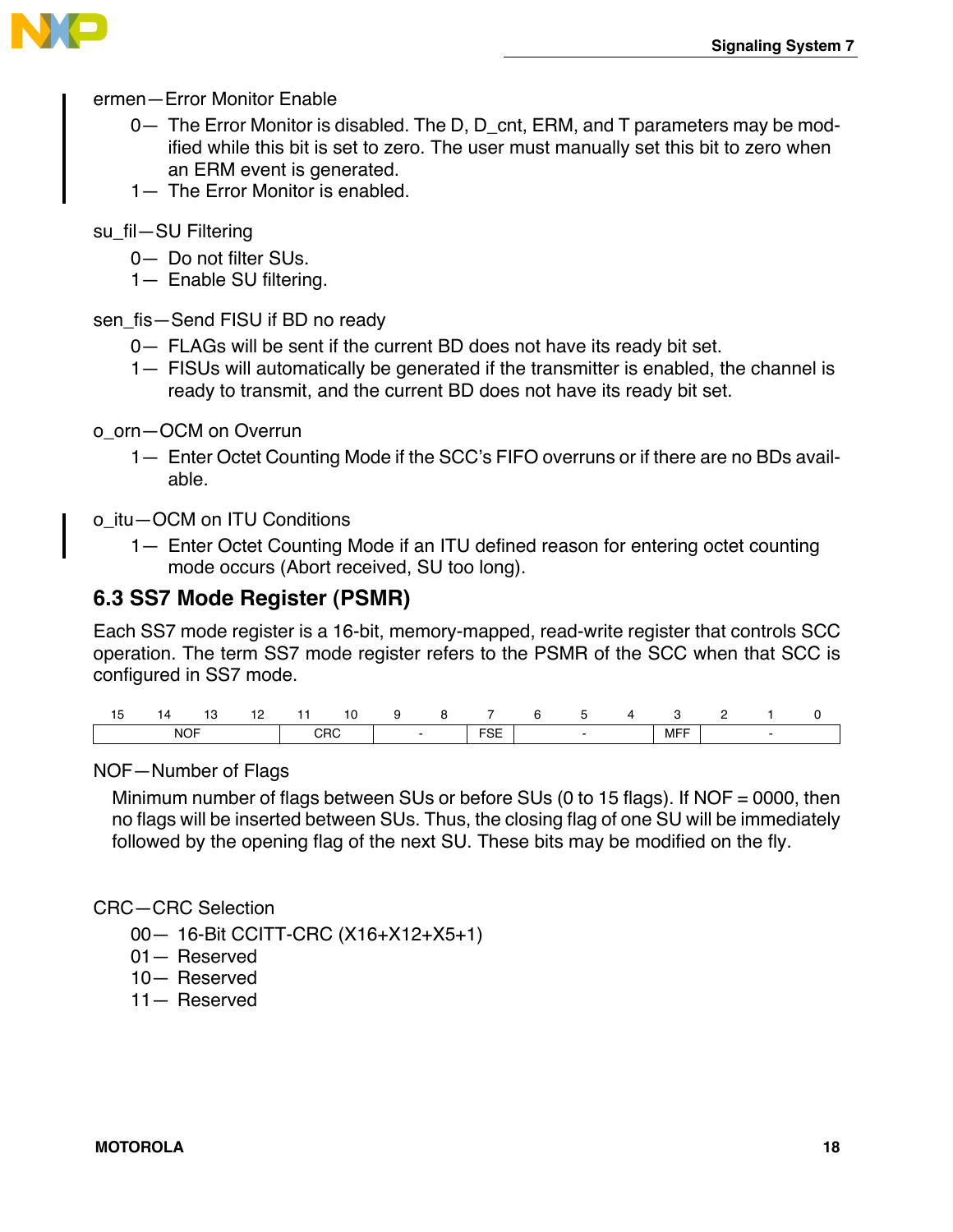

 $\mathbf I$ 

Bits 9,8—Reserved, must be set to zero

### FSE—Flag Sharing Enable

This bit is only valid if the RTSM bit is set in the GSMR. This bit may be modified on the fly.

- 0— Normal Operation
- $1-$  If NOF(3:0) = 0000, then a single shared flag is transmitted between back-to-back SUs. Other values of NOF are decremented by one when FSE is set.
- Bits 6-4—Reserved, must be set to zero

MFF—Multiple Frames in FIFO

- 0— Normal operation. The transmit FIFO can never contain more than one SS7 signal unit. The CTS lost status will be reported accurately on a per-SU basis. The receiver is not affected by this bit.
- 1— The transmit FIFO can contain multiple SUs, but CTS lost is not guaranteed to be reported on the exact buffer/SU on which it truly occurred. This option, however, can improve the performance of the SS7 transmissions in cases of small back-toback SUs or in cases where the user desires to strongly limit the number of flags transmitted between frames. The receiver is not affected by this bit.

### **7 SS7 Rx Buffer Descriptor**

The SS7 controller uses the Rx Buffer Descriptor (Rx BD) to report information about the received data for each buffer. An example of the Rx BD process is shown in Figure 7-52 of the User's Manual.

The first word of the Rx BD contains control and status bits. Bits 12 to 15 and bit 9 are written by the user; bits 0-7 and 10-11 are set by the CP following signal unit reception. Bit 15 is set by the core when the buffer is available to the SS7 controller, and it is cleared by the SS7 controller when the buffer is full. The format of the control and status word is detailed below.

|             | 15 |                               | 13 | 12 | 11 | 10 | 9  | 8      |    | 6              | ა   | 4  |    |    |    |    |
|-------------|----|-------------------------------|----|----|----|----|----|--------|----|----------------|-----|----|----|----|----|----|
| OFFSET + 0  |    | -                             | w  |    |    |    | CМ | $\sim$ | DE | $\blacksquare$ | LG. | NO | AB | CR | OV | CD |
| OFFSET + 2  |    | DATA LENGTH                   |    |    |    |    |    |        |    |                |     |    |    |    |    |    |
| OFFSET $+4$ |    | <b>RX DATA BUFFER POINTER</b> |    |    |    |    |    |        |    |                |     |    |    |    |    |    |
| OFFSET $+6$ |    |                               |    |    |    |    |    |        |    |                |     |    |    |    |    |    |

Note: Entries in boldface must be initialized by the user.

E—Empty

- 0— The data buffer associated with this BD has been filled with received data, or data reception has been aborted due to an error condition. The CPU32+ core is free to examine or write to any fields of this Rx BD. The CP will not use this BD again while the E-bit remains zero.
- 1— The data buffer associated with this BD is empty, or reception is currently in progress. This Rx BD and its associated receive buffer are owned by the CP. Once the E-bit is set, the CPU32+ core should not write any fields of this Rx BD.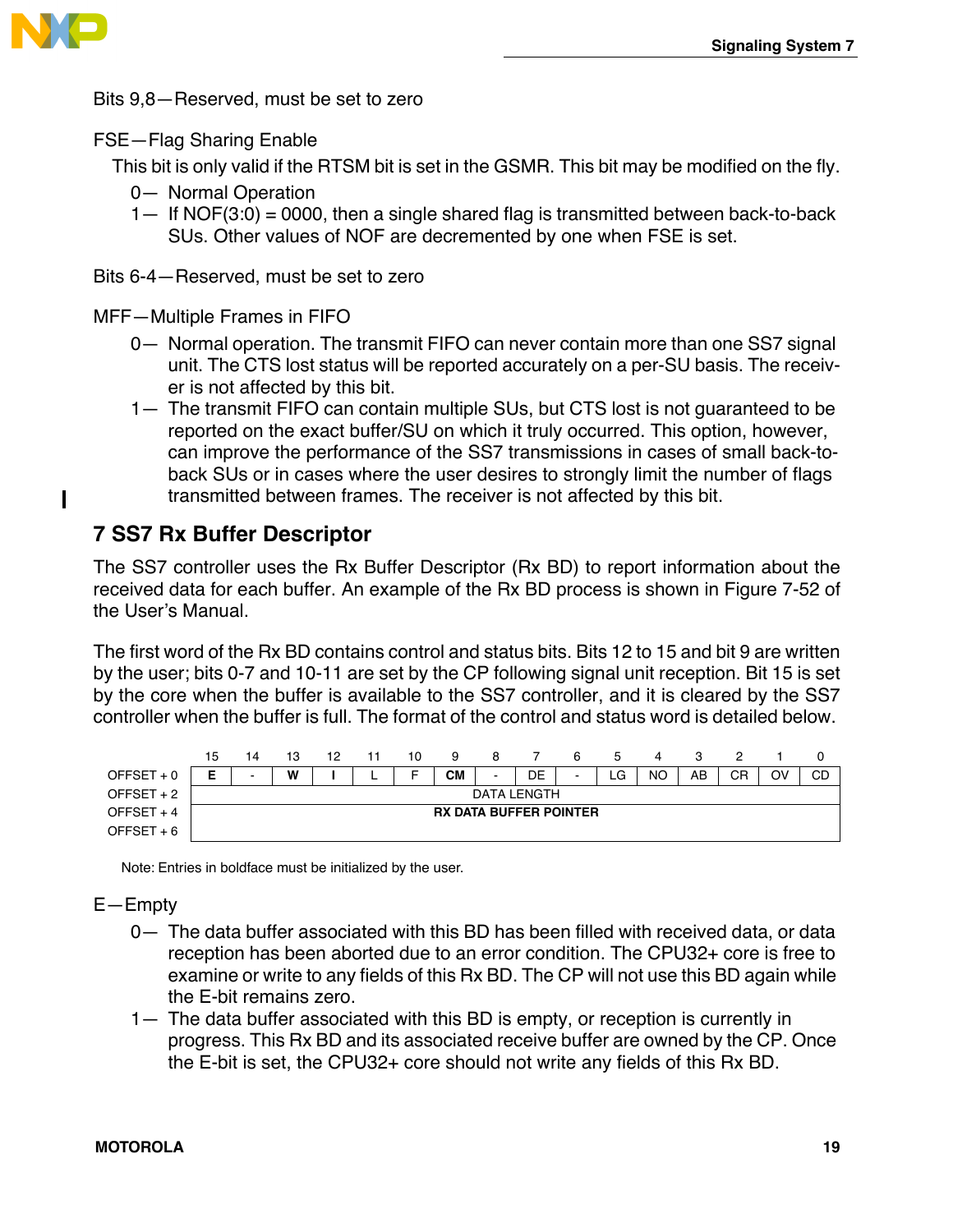

Bits 14, 8, 6—Reserved, should be set to zero

W—Wrap (Final BD in Table)

- 0— This is not the last buffer descriptor in the Rx BD table.
- 1— This is the last buffer descriptor in the Rx BD table. After this buffer has been used, the CP will receive incoming data into the first BD in the table (the BD pointed to by RBASE). The number of Rx BDs in this table is programmable, and is determined only by the W-bit and the overall space constraints of the dual-port RAM.

I—Interrupt

- 0— The RXB bit in the SS7 Event Register will not be set after this buffer has been used, but RXSU operation remains unaffected.
- 1— The RXB or RXSU bit in the SS7 Event Register will be set when this buffer has been used by the SS7 controller.

### L—Last in SU

This bit is set by the SS7 controller when this buffer is the last in an SU. This implies the reception of a closing flag or reception of an error, in which case one or more of the CD, OV, AB, and LG bits are set. The SS7 controller will write the number of SU octets to the data length field.

- 0— This buffer is not the last in an SU.
- 1— This buffer is the last in an SU.

### F—First in SU

This bit is set by the SS7 controller when this buffer is the first in an SU.

- 0— The buffer is not the first in an SU.
- 1— The buffer is the first in an SU.

### CM—Continuous Mode

- 0— Normal operation.
- 1— The E-bit is not cleared by the CP after this BD is closed, allowing the associated data buffer to be overwritten automatically when the CP next accesses this BD. However, the E-bit will be cleared if an error occurs during reception, regardless of the CM bit.

### DE—DPLL Error

This bit is set by the SS7 controller when a DPLL error has occurred during the reception of this buffer. In decoding modes where a transition is promised every bit, the DE bit will be set when a missing transition has occurred.

### LG—Rx SU Length Violation

An SU length grater than the maximum defined for this channel was recognized (only the maximum-allowed number of bytes (MFLR) is written to the data buffer). This event will not be reported until the Rx BD is closed and the RXF bit is set (after the receipt of the closing flag). However, Octet Count Mode will be entered automatically if enabled in the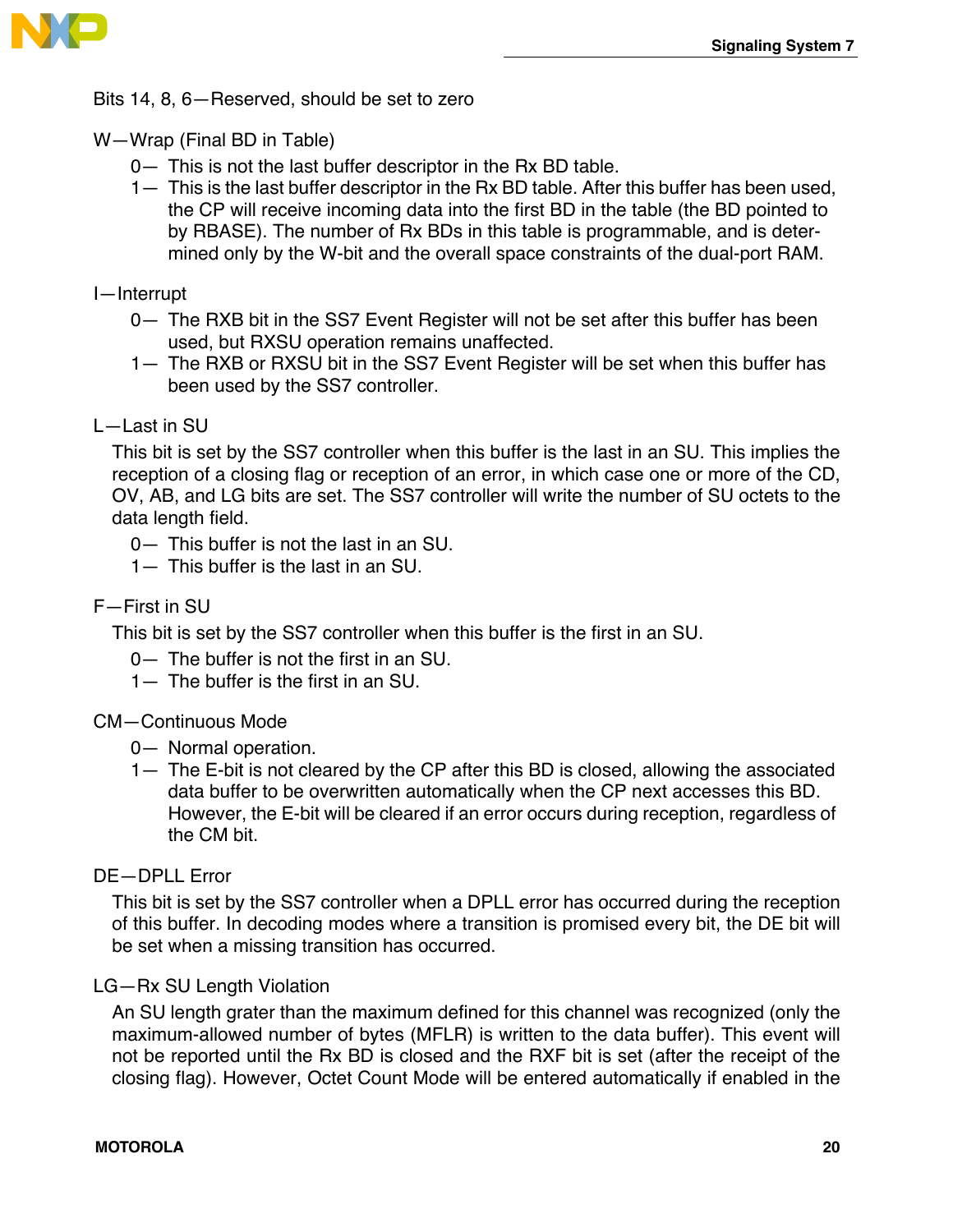

SS7 Option Register. The actual number of bytes received between flags is written to the data length field of this BD.

### NO—Rx Non-octet Aligned SU

An SU that contained a number of bits not exactly divisible by eight was received

### AB—Rx Abort Sequence

This BD was closed because an ABORT sequence (a minimum of seven consecutive ones) was received during SU reception.

### CR—Rx CRC Error

This SU contains a CRC error. The received CRC bytes are always written to the receive buffer.

### OV—Overrun

A receiver overrun occurred during frame reception.

### CD—Carrier Detect Lost

The carrier detect signal was negated during frame reception. This bit is only valid when working in the NMSI mode.

#### Data Length

Data length is the number of octets written by the CP into this BD's data buffer. It is written by the CP once as the BD is closed.

When this BD is the last BD in an SU  $(L=1)$ , the data length contains the total number of SU octets (including the 2 bytes for CRC).

The actual amount of memory allocated for this buffer should be greater than or equal to the contents of the MRBLR.

### Rx Data Buffer Pointer

The receive buffer pointer, which always points to the first location of the associated data buffer, may reside in either internal or external memory. The Rx buffer pointer must be divisible by 4.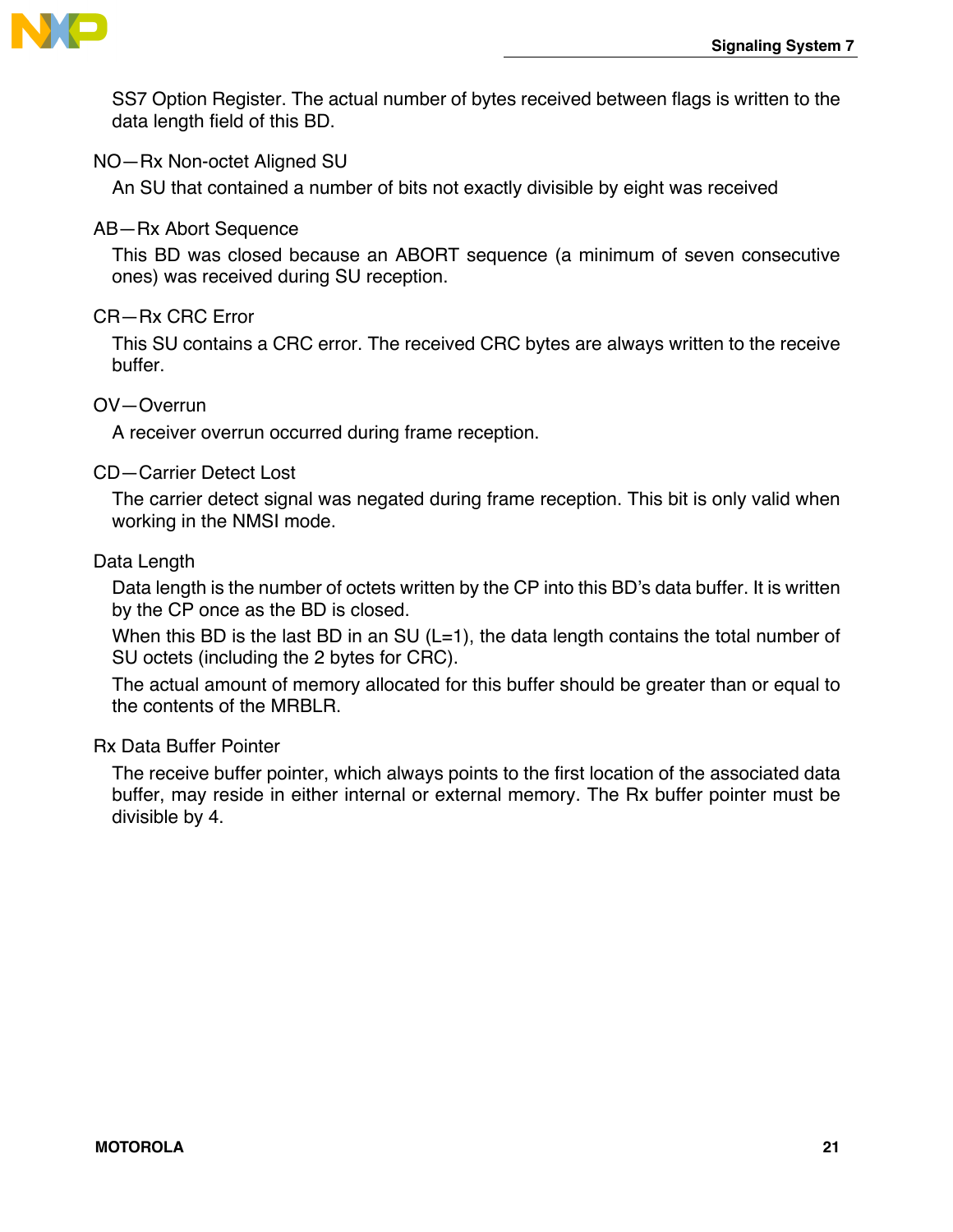

### **8 SS7 Tx Buffer Descriptor**

Data is presented to the SS7 controller for transmission on an SCC channel by arranging it in buffers referenced by the channel's TX BD table. The HDLC controller confirms transmission (or indicates error conditions) using the BDs to inform the CPU32+ core that the buffers have been serviced.



Note: Entries in boldface must be initialized by the user

#### R—Ready

- 0— The data buffer associated with this BD is not ready for transmission. The user is free to manipulate this BD or its associated data buffer. The CP clears this bit after the buffer has been transmitted or after an error condition is encountered.
- 1— The data buffer, which has been prepared for transmission by the user, has not been transmitted or is currently being transmitted. No fields of this BD may be written once this bit is set.

Bits 14, 8-2—Reserved, should be set to zero

- W—Wrap (Final BD in Table)
	- 0— This is not the last buffer descriptor in the Tx BD table.
	- 1— This is the last buffer descriptor in the Tx BD table. After this buffer has been used, the CP will transmit from the first BD in the table (the BD pointed to by TBASE). The number of Tx BDs in this table is programmable, and is determined only by the W-bit and the overall space constraints of the dual-port RAM.
- I—Interrupt
	- 0— The TXB bit in the SS7 Event Register will not be set after this buffer has been used.
	- 1— The TXB bit in the SS7 Event Register will be set when this buffer has been transmitted by the SS7 controller.
- L—Last
	- 0— This is not the last buffer in the current SU.
	- 1— This is the last buffer in the current SU.

### TC—Tx CRC

This bit is only valid when the L-bit is set; otherwise, it is ignored.

- 0— Transmit the closing flag after the last data byte. This setting can be used for testing purposes to send a bad CRC after the data.
- 1— Transmit the CRC sequence after the last data byte.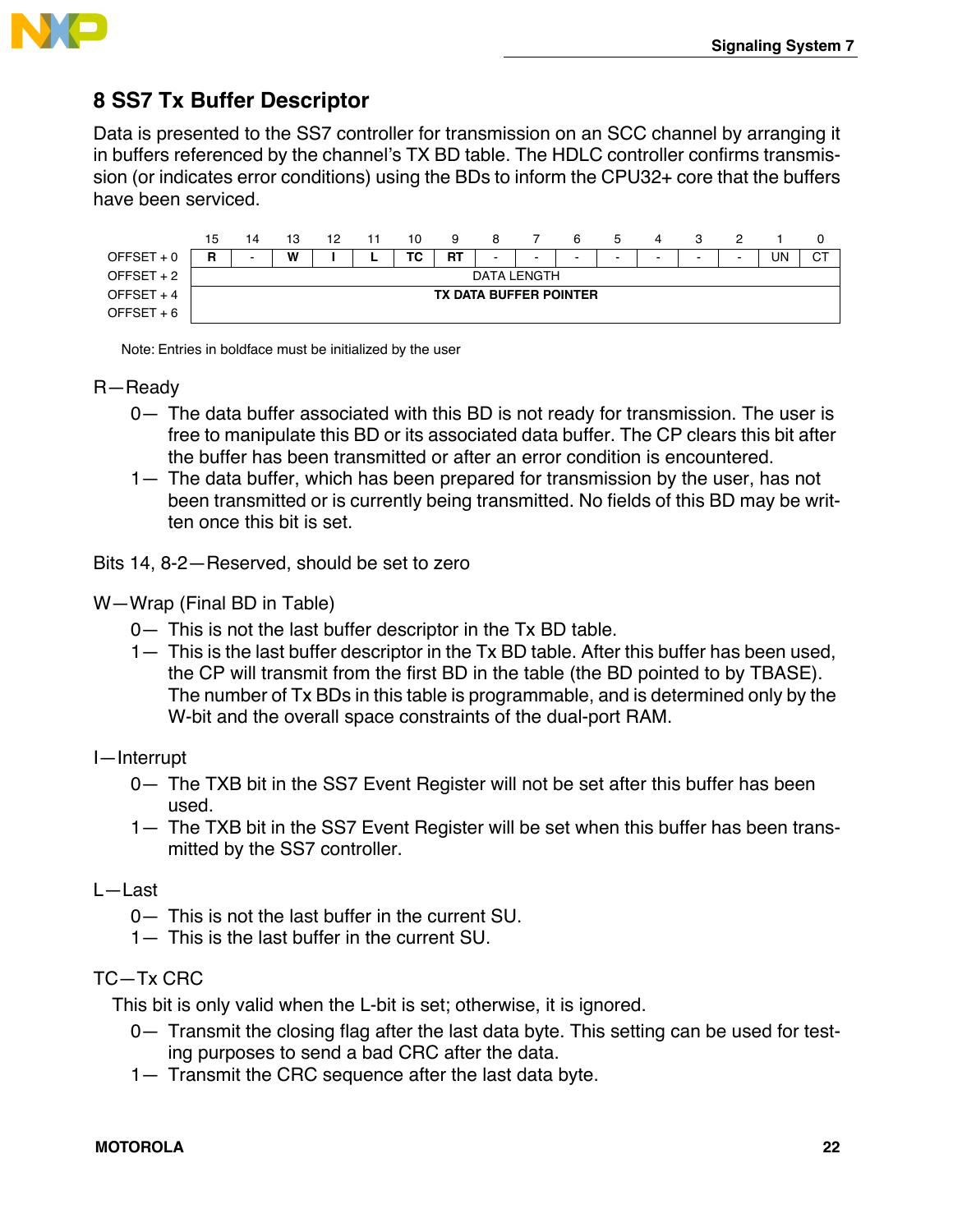

### RT—Retransmit

- 0— Normal operation.
- 1— The R-bit is not cleared by the CP after this BD is closed. The CP will repeat transmission of this BD until the RT bit is cleared. After the RT bit is cleared, the CP will progress to the next BD in the table. However, the R-bit will be cleared (and the CP will progress to the next BD in the table) if an error occurs during transmission, regardless of the RT bit.

### **Note**

This bit behaves differently than the "CM" bit which is usually located in this position and is found in the Rx BD.

The following status bits are written by the SS7 controller after it has finished transmitting the associated data buffer.

### UN—Underrun

The SS7 controller encountered a transmitter underrun condition while transmitting the associated data buffer.

### CTS—CTS Lost

CTS in NMSI mode was lost during frame transmission. If data from more than one buffer is currently in the FIFO when this error occurs, this bit will be set in the TX BD that is currently open.

### Data Length

Data length is the number of bytes the SS7 controller should transmit from this BD's data buffer. It is never modified by the CP. The value of this field must be greater than zero.

### **Note**

If you are using the "auto FISU transmission" option, the first two octets of each frame may not reside in two different buffers.

### Tx Data Buffer Pointer

The transmit buffer pointer, which contains the address of the associated data buffer, may be even or odd. The buffer may reside in either internal or external memory. This value is never modified by the CP.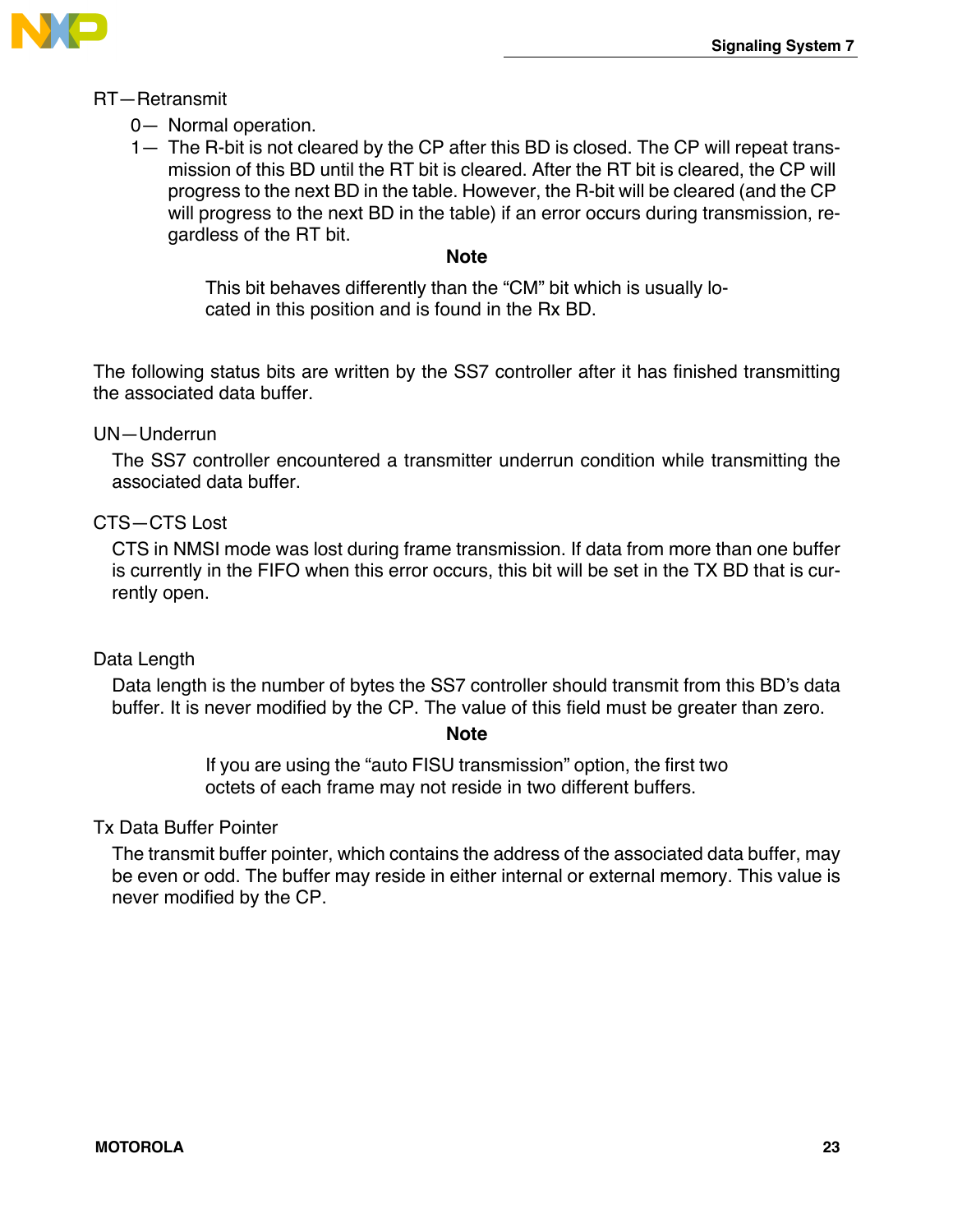

## **Appendix A - Microcode Initialization Procedure**

The initialization procedure does not vary with the revisions of the PowerQUICC ROM (this statement was true at time the manual was written). The microcode itself does vary, and the user needs to make sure he downloads the correct version of microcode into the chip.

Be sure to check the Rev\_Num register in the Misc\_Base area (see table 16-1 in PowerQUI-CC User's manual) to determine which revision of microcode to use.

At the time this document was written there were two versions of the ss7 microcode:

|             |       | Mask Number   Revision   Misc_Base value | Microcode Rev |
|-------------|-------|------------------------------------------|---------------|
| E64C        | Rev 0 | 0001                                     | rev 03        |
| <b>F84C</b> | Rev A | 0003                                     | rev a2        |
|             |       |                                          |               |
|             |       |                                          |               |
|             |       |                                          |               |

### **1 Initialization Procedure for PowerQUICC**

The microcode package includes a basic driver written in 'c' code that runs on the MPC860 ADS board. The driver is not a full blown test of the ss7 functionality, but it is a simple demonstration code. It shows how to initialize the registers in the MMPC860, to enable the ss7 microcode. This code is intended to be used as a quick reference to speed up the integration of the ss7 code in the target application software.

One of the 'c' code files provided is named: 'ucodednld.c'

This file contains the microcode in the from of two arrays. The arrays are called 'ss7\_ucode\_1' and 'ss7\_ucode\_2'. These arrays contain the CPM opcodes for the ss7 microcode, and they need to be copied to the Dual Ported RAM.

There is also a 'c' code routine called 'ss7\_load\_microcode' that copies the two arrays into the Dual ported RAM. At the end, this routine initializes the trap registers as necessary. The ucodednld.c file can be compiled with the target application software, or it can be used as a reference.

Initialization procedure:

- 1. Download the supplied binary opcodes (in file ucodednld.c) into the Dual Ported RAM. Array ss7\_ucode\_1 is copied starting at address DPRAM\_Base+\$000. Array ss7\_ucode\_2 is copied starting at address DPRAM\_Base+\$F00. On the MPC860 ADS board those address are \$2202000 and \$2202F00 respectively.
- 2. Write \$8066 to IMMR+ \$9CC (CPCR1)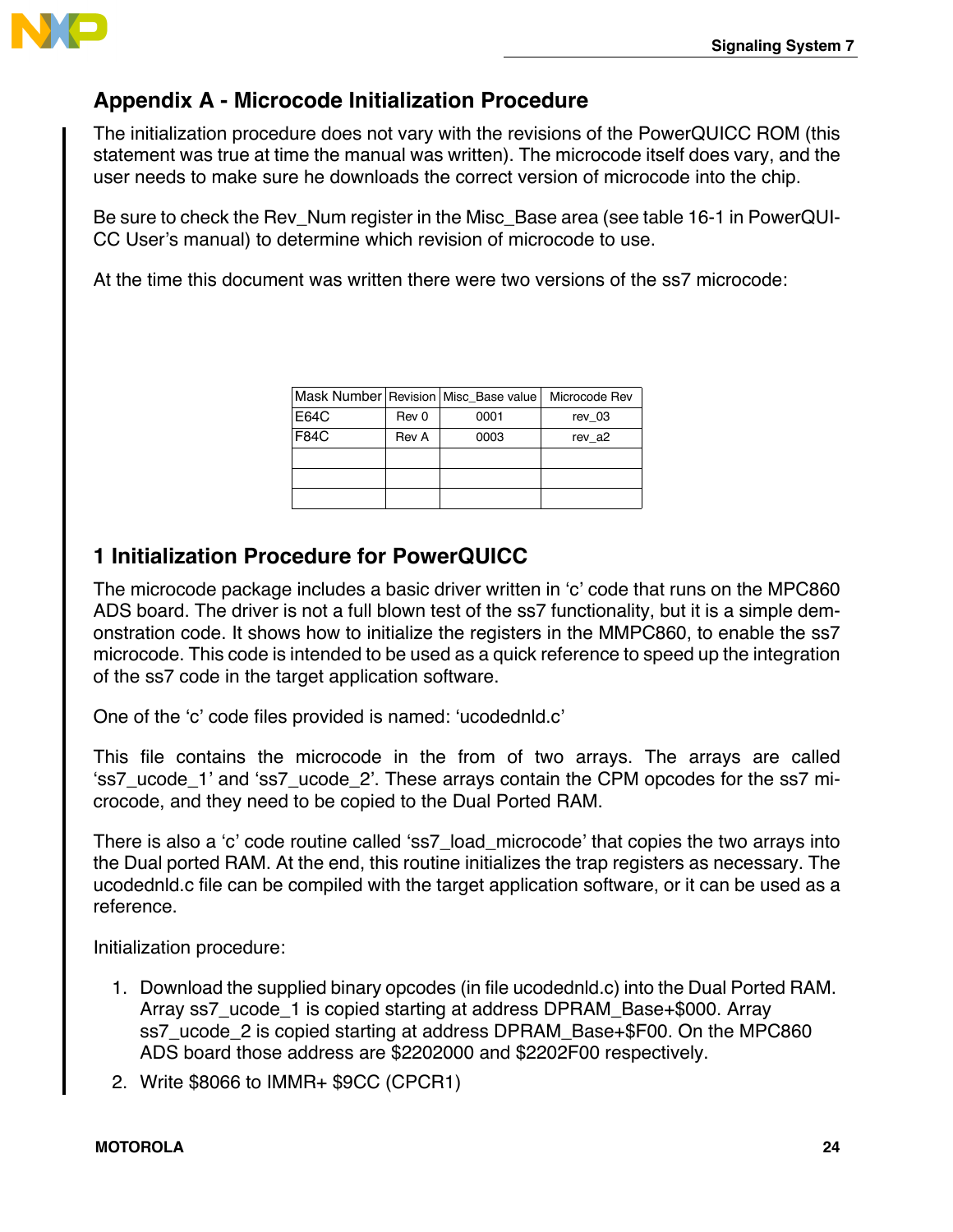

- 3. Write \$8046 to IMMR+ \$9CE (CPCR2 register)
- 4. Write \$8C15 to IMMR+ \$9D0 (CPCR3 register)
- 5. Write \$8C16 to IMMR+ \$9D2 (CPCR4 register)
- 6. Write \$0002 to IMMR+ \$9c4 (RCCR register)
- 7. Write \$8000 to IMMR+ \$9c0 (CPCR register)

### **Note**

If the PowerQUICC is ever reset, the microcode must be reloaded and reinitialized.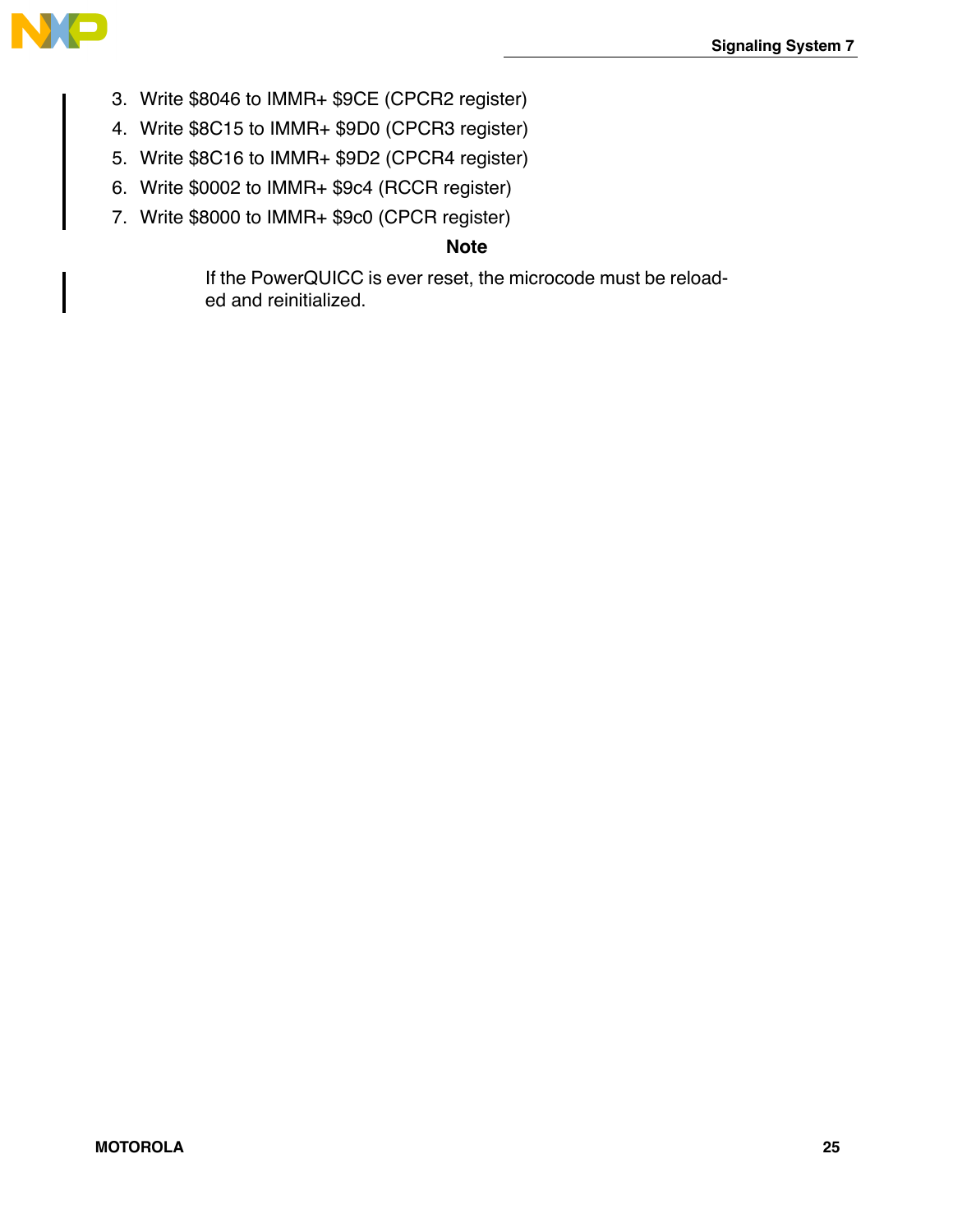

## **Appendix B - SS7 Configuration Sequence**

The following list is a suggested initialization sequence when using SS7. This assumes that the initialization sequence described in Section 3.1 has already been performed.

- 1. Initialize the SDCR register.
- 1. Configure Port A and Port C pints to enable RXD, TXD, CTS, CD, and CTS. (This assumes you are using NMSI mode. If not, appropriately configure the time slot assigner and TSA pins)
- 2. Configure a BRG to generate appropriate channel clocking frequency.
- 3. Program the SICR to route the BRG clocking to the SCC running SS7.
- 4. Select whether the channel is using the Time Slot Assigner or the NMSI pins in the SICR.
- 5. Write RBASE and TBASE in the SCC's parameter RAM to point to the first RxBD and the first TxBD.
- 6. Issue the INIT RX & TX PARAMETERS command for that SCC.
- 7. Program RFCR and TFCR.
- 8. Write MRBLR with the maximum receive buffer size. (see Section 4.2.3)
- 9. Write C\_MASK and C\_PRES with the standard values.
- 10.Write the MFLR register to the standard SS7 value.
- 11.Clear the SU counter (EFSUC).
- 12.Program the SU Error Monitor parameters (N, N\_cnt, D, D\_cnt, and T).
- 13.Clear the Error Monitor (ERM).
- 14.Write the desired Mask1 and Mask2 values for the FISU filtering algorithm.
- 15.Initialize all RxBDs.
- 16.Initialize all TxBDs.
- 17.Clear the SCCE register by writing \$FFFF to it.
- 18.Program the SCCM register with the proper mask to allow all desired interrupts.
- 19.Program the DSR register (see Section 4.2.2)
- 20.Program the GSMR\_H. (see Section 4.2.1)
- 21.Program the GSMR\_L register to SS7 mode, but do not turn on the transmitter or receiver.
- 22.Set the PSMR register appropriately. (see Section 6.3)
- 23.Set the SS7 Option Register. (see Section 6.2)
- 24.Turn on the transmitter and receiver in the GSMR\_L register.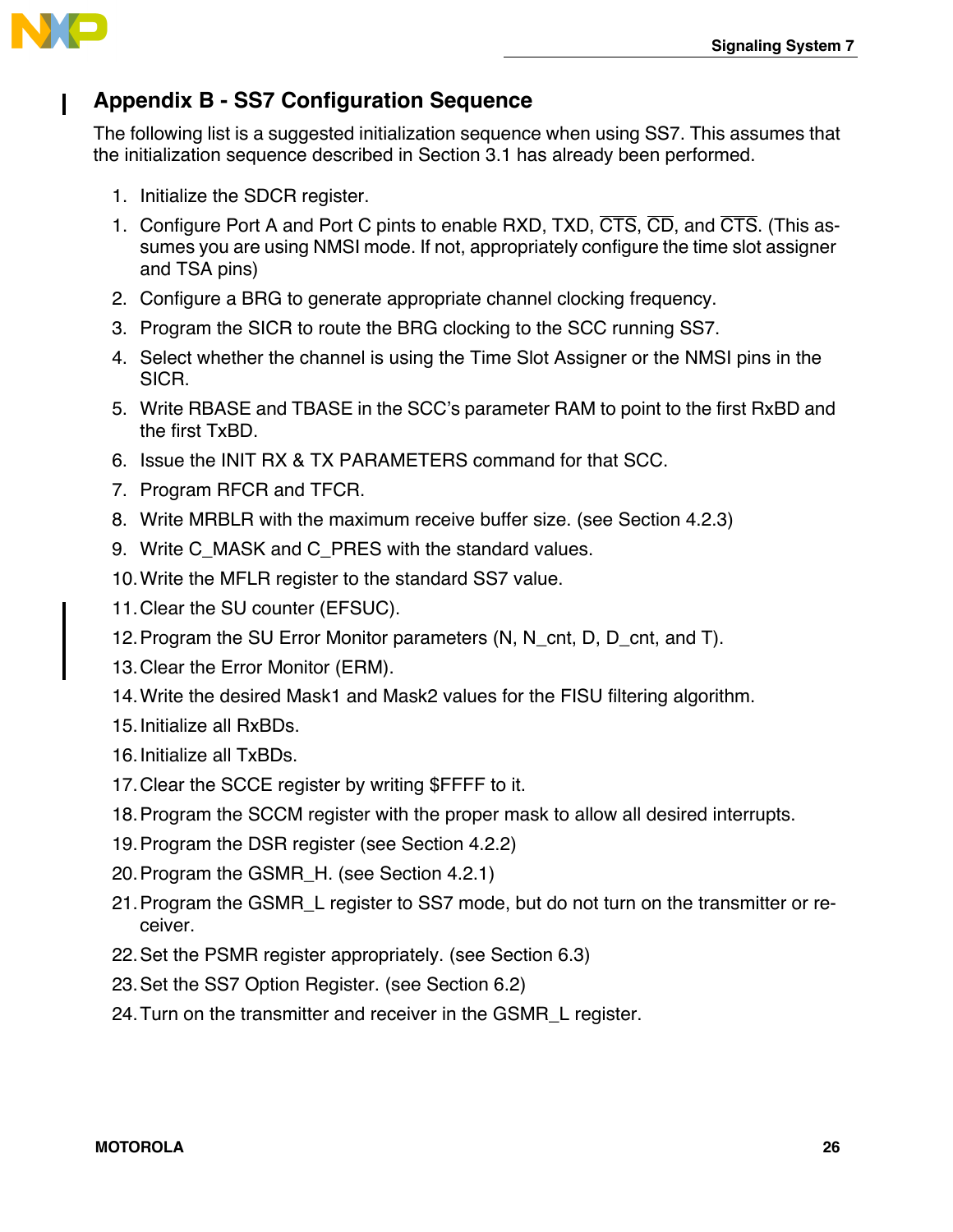

П

### **Appendix C - Performance Estimate**

Since SS7 is typically a low-speed protocol (64 Kbit links), the data rate for each link can easily be handled by the CPM. It is estimated that the CPM could handle a much higher speed link with ease but no performance tests have been done to verify this capability. Below is an estimate of the maximum performance of the PowerQUICC when the SS7 controller is being used.

At 25 MHz, an aggregate SS7 bandwidth of approximately 6 Mbps divided among the 4 SCCs consumes 100% of the processing power of the RISC communications engine. If only a percentage of the total available SS7 bandwidth is used, the remaining RISC processing power can be used to run other protocols on other channels.

| <b>SS7 Channels</b>  | <b>Risc Bandwidth</b><br>Consumed (est) | <b>Possible Configuration of Other Channels</b> |
|----------------------|-----------------------------------------|-------------------------------------------------|
| $1 \times 64$ Kbit/s | $1\%$                                   | 1 x 10 Mbit Ethernet, 2 x 2.048 Mbit HDLC       |
| $2 \times 64$ Kbit/s | 2%                                      | 2 x 4 Mbit HDLC, 2 x 19.2 Kbit SMC UART         |
| $3 \times 64$ Kbit/s | 3%                                      | 1 x 6 Mbit HDLC. 2 x 19.2 Kbit SMC UART         |

NOTE: The QUICC can support a maximum of 4 channels of SS7.